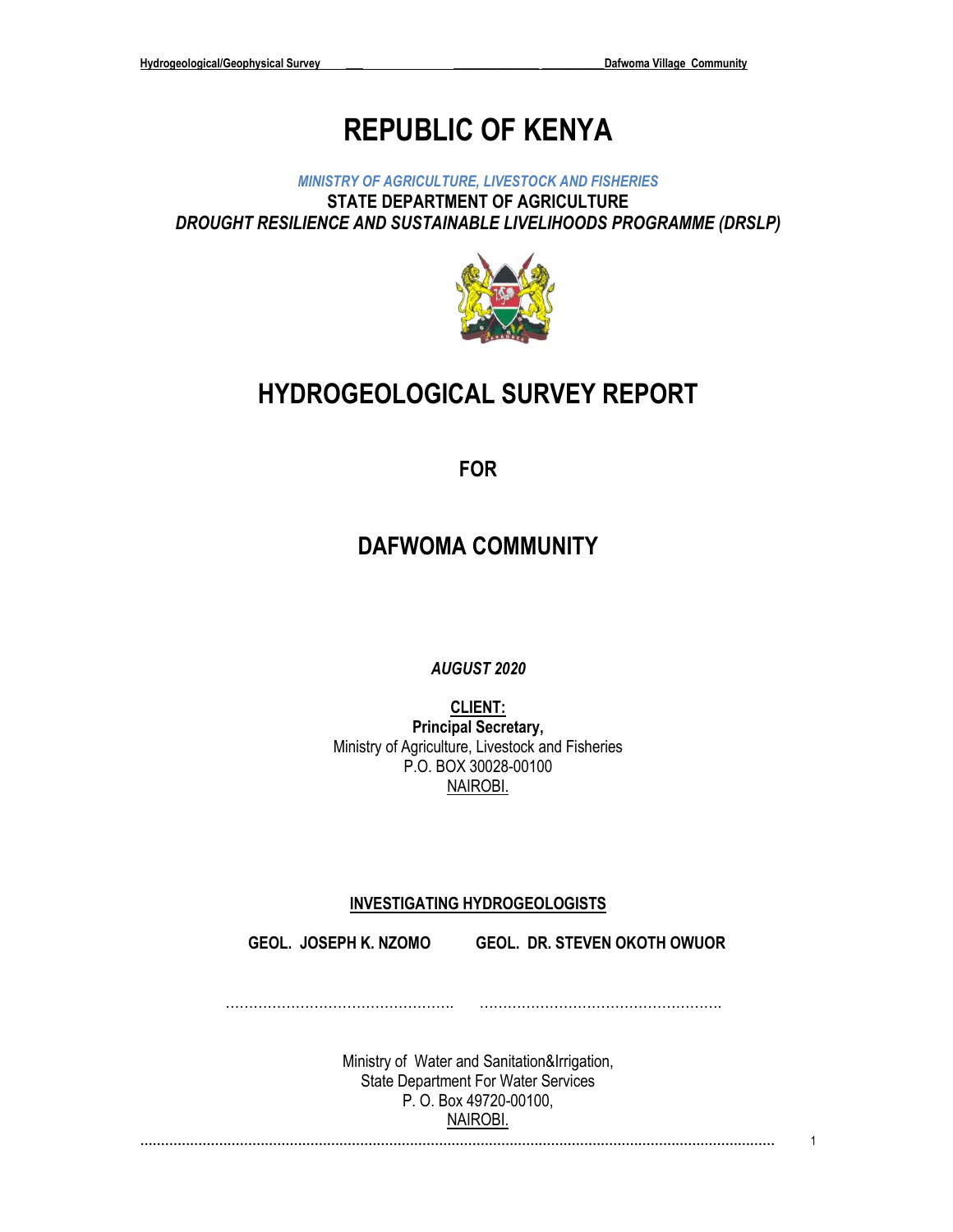## **SUMMARY**

#### **Introduction**

The proposed Kenya Small Scale Irrigation and Value Addition Project **(SIVAP)** is designed to focus on eleven counties within few arid and mostly semi-arid lands, namely Kitui, Makueni, Machakos, Tana River, Bomet, Meru, Tharaka Nithi, Nyandarua, Murang'a, Kajiado and Nyeri Counties. These counties have been chosen due to a number of factors, most importantly among them is that the areas receive low to moderate rainfall ranging from a low of 200 mm / year in the most arid areas to 1900 mm / year in the higher potential areas.The broad objective of SIVAP is to contribute to poverty reduction by enhancing agricultural productivity and income, and food security among beneficiaries of these 11 counties. The project has four main components which include: (i) Enhanced Irrigation Infrastructures and Water Resources Development; (ii) Improved Access to Markets and Strengthening Value Chains; (iii) Institutional Strengthening and Capacity Development; and (iv) Project Coordination and Management. The project will be implemented over a period of 6 years (2015-2021). The project will be executed by the Ministry of Agriculture, Livestock and Fisheries (MoALF). The MoALF is currently the executing agency for twoon-going the Bankfundedprojects, which is the Small Scale Horticulture Development Project (SHDP) and Multinational: Drought Resilience and Sustainable Livelihoods Project (DRSLP)-Kenya.

The Small-scale Irrigation and Value Addition Project (SIVAP) focuses on improving high value crop production through construction/rehabilitation of twelve (12) irrigation schemes (3,205 ha)in the eleven counties. In addition to improved irrigation infrastructure, the project will also focus on improved access to markets, enhance agro-processing, storage and post-harvest handling technologies, nutrition and institutional and human capacity building. The project contributes to the achievement of the core Sustainable Development Goal (SDG) objectives of poverty alleviation and sustainable development, reduced undernourishments and promoting gender equality and empowerment of women through their involvement in project activities.The direct and indirect beneficiaries include 104,000 farming households, (54,000 are direct beneficiaries while over 50,000 are indirect beneficiaries) making a total of 520,000 persons – of which 58% are women and youths in eleven counties of the country. The project will result in increased

Tana River County has recently experienced unprecedented floods occasioned by higher than normal rains leading to disruption of people's livelihoods, loss of lives, infrastructure destruction and interruption of economic activities. The County's livelihood is largely drawn from farming on the River Tana flood plain. Frequent flooding has led to loss of crops. The SIVAP programme, plans establish borehole water supply for micro- irrigation purposes away from the flood zones and hence mitigate crop loss and improve the coping capacity of the river-line communities.

**SIVAP** through **MoALF**requested for technical support from the Ministry of Water and Sanitation and Irrigation**(MoW&S&I)** to carry out groundwater resources, geophysical and hydrogeological study of **12No**  proposed boreholes to serve various targeted communities (Villages) in **Tana River County**.

This report describes the results of borehole geophysical/hydrogeological investigations carried out for the proposed borehole supply for **Dafwoma Village Community.**The proposed borehole water source will be used for micro-irrigation purposes.

#### **Objective of study**

The objective of the present study was to assess the availability of groundwater, to recommend a borehole drilling site and comment on aspects of depth to potential aquifers, aquifer availability and type, possible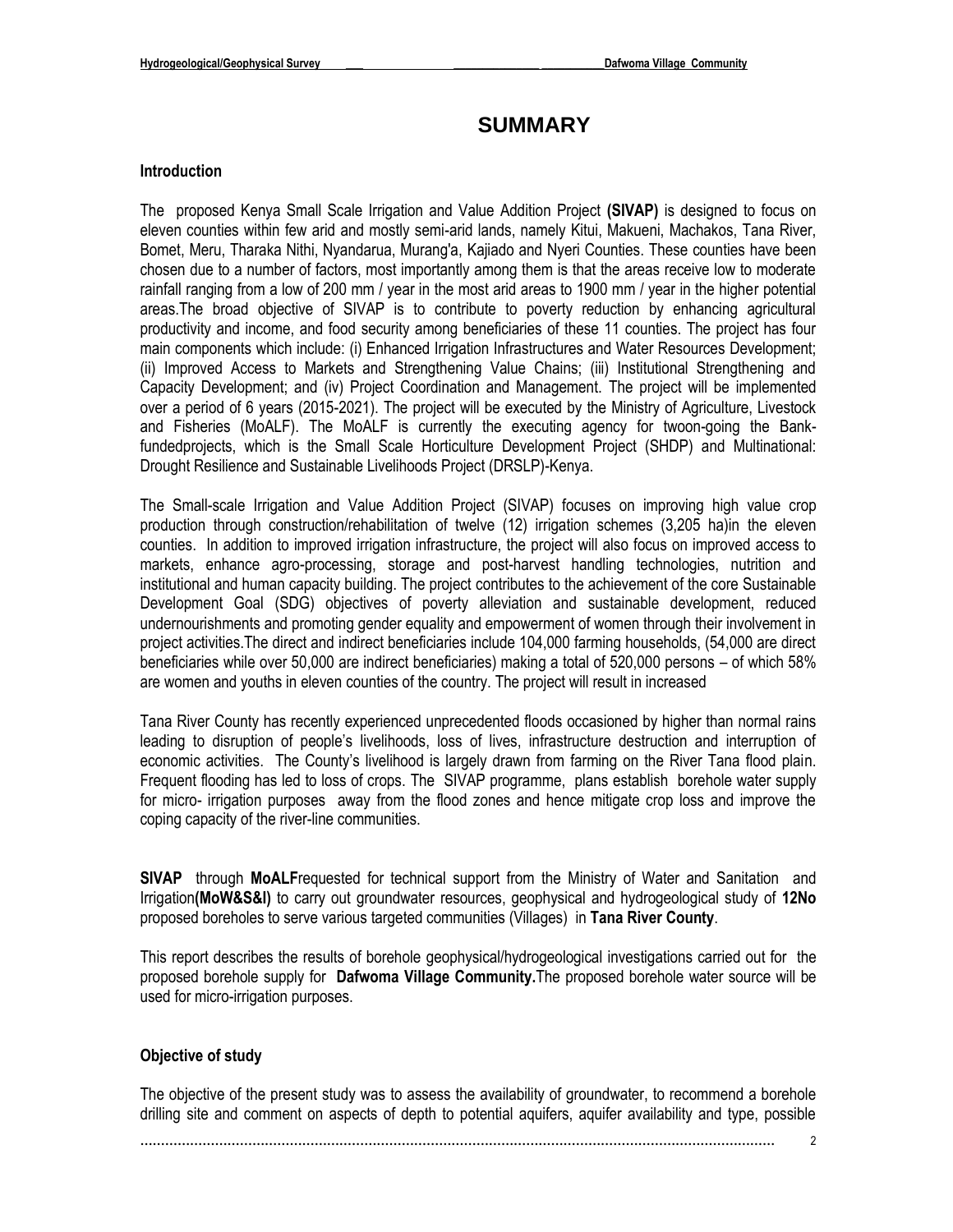yields and water quality. For this purpose all available hydrogeological information of the area was analyzed, and a hydrogeological/geophysical survey done through:-

- Detailed desk study in which the available relevant geological and hydrogeological data was collected, analyzed, collated and evaluated within the context of the Client's requirements.
- Execution of hydrogeological, geophysical field investigations
- Making useful deductions and conclusions after synthesizing all the collected information.

#### **Site Location**

The investigated site is located *in Dafwoma Village, Bubu Sub-Location, Makere Location, Galole*  **Division, Chewani Ward Tana River Sub-County, Tana River County.** It is defined by coordinates *611097E, 9855337S* at an elevation of *76m a.m.s.l* (taken with a GPS).The investigated site is covered by topographic sheet **No. SA-37-7(1:250,000).**

#### **Climate**

The climate is semi-arid with **400-600mm** of rainfall per annum. The rainfall follows a bimodal pattern with long rains occurring between March and April and short rains between October and December.

#### **Water Demand**

The community requires a borehole water source forirrigation of a **30 acre parcel of land** and domestic use. The irrigation needs and design will be reckoned on the basis of the factors and processes controlling movement and storage of water in the soil.

On the basis of the yield of existing wells, an average conservative supply of **20m<sup>3</sup> /hr** is feasible with a large diameter well , constructed in compliance with the Ministry of Water and Irrigation standards. Assuming a **10 hour** pumping period**, 200,000 liters** is available per day, a sufficient for the intended irrigation demand.

#### **Geology, Soil Cover**

The predominant geological deposits of the project area are the sands of the Quaternary era, ranging from Pleistocene to Recent. There are also some isolated pockets of fossil ferrous limestone of the Miocene age. The soil in cover in the project has been heavily influenced by the Tana River with the local geology of the investigated site comprising of alluvial sediments within the alluvial flat of the Tana, plio-pleistocene sandy sediments and calcareous crustal sediments away from the flood plain. The soil is mostly sandy silt with some areas containing clay and gravel.

#### **Hydrogeology**

Aquifers are expected within alluvial sediments of the Tana channel. Aquifer recharge if deduced to occur direct infiltration of from the river.

#### **Water Quality**

The water quality is expected to be good for irrigation purposes.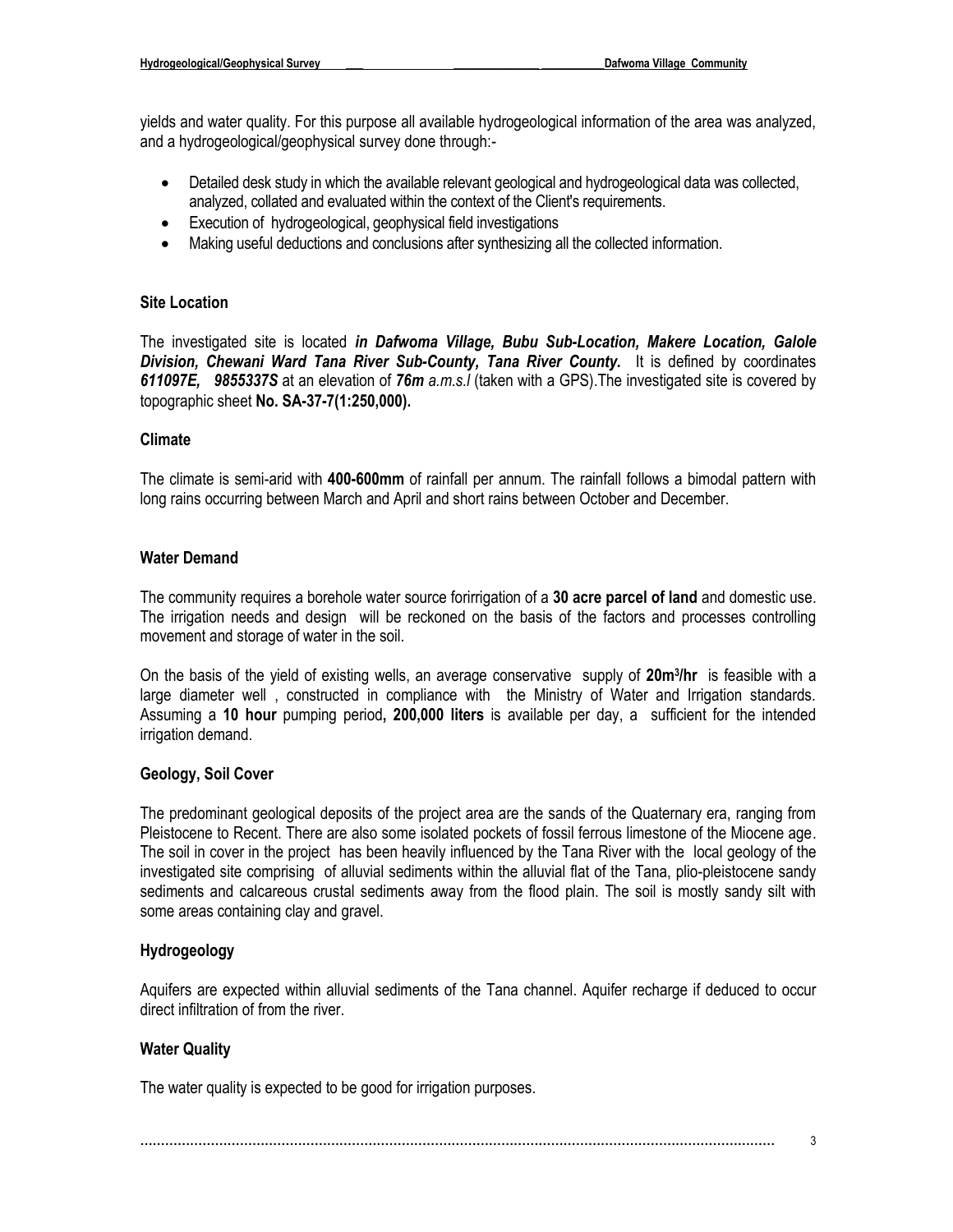#### **Conclusions and Recommendations**

The conclusions and recommendations below are based on deductions made on the basis of all available geological, hydrogeological, hydrological and geophysical field data.

#### **Conclusions**

- The investigated site is located on alluvial sediments of the Tana channel
- In the sub-surface, aquifers are formed by combinations of sands, sandy silts with clay horizons.
- Recharge is deduced to occur through direct infiltration from the Tana waters
- There is sufficient groundwater to irrigate 30 acres
- It is also concluded that the alluvial aquifer has adequate and sustainable recharge and the abstraction will have an insignificant impact on the downstream users.
- Due to direct recharge of the alluvial aquifer, water quality is expected to be good for irrigation.

#### **Recommendations**

- Drilling is recommended to a maximum depth of depth of **50m.** A large diameter well of **say 317.5mm (12.5 Inches)** is recommended.
- Water quality analysis is mandatory before the water is put to irrigation use. Electrical conductivity must not exceed 250 micro-siemens per cm at 25°C; Sodium absorption rate (SAR) should be in the range of 0-10. Quality values outside the above limits may require crop selection.
- Recommendations on drilling and construction are found in the appendix section of this report.
- Before drilling commences, an *Authorization to Drill and the necessary permits* must be obtained from *WRA,TanaCatchment Area***.**
- Quality guidelines for irrigation water are also included in this report

#### **Contact Persons**

The following community members were present during the survey and know the location of the proposed borehole site:

- 1. **Omari Guyo-** Chairman of Dafwoma Micro-Irrigation Scheme project **(0720-491440)**
- 2. **Mohammed Babere Barisa**-Member **(0746-561055)**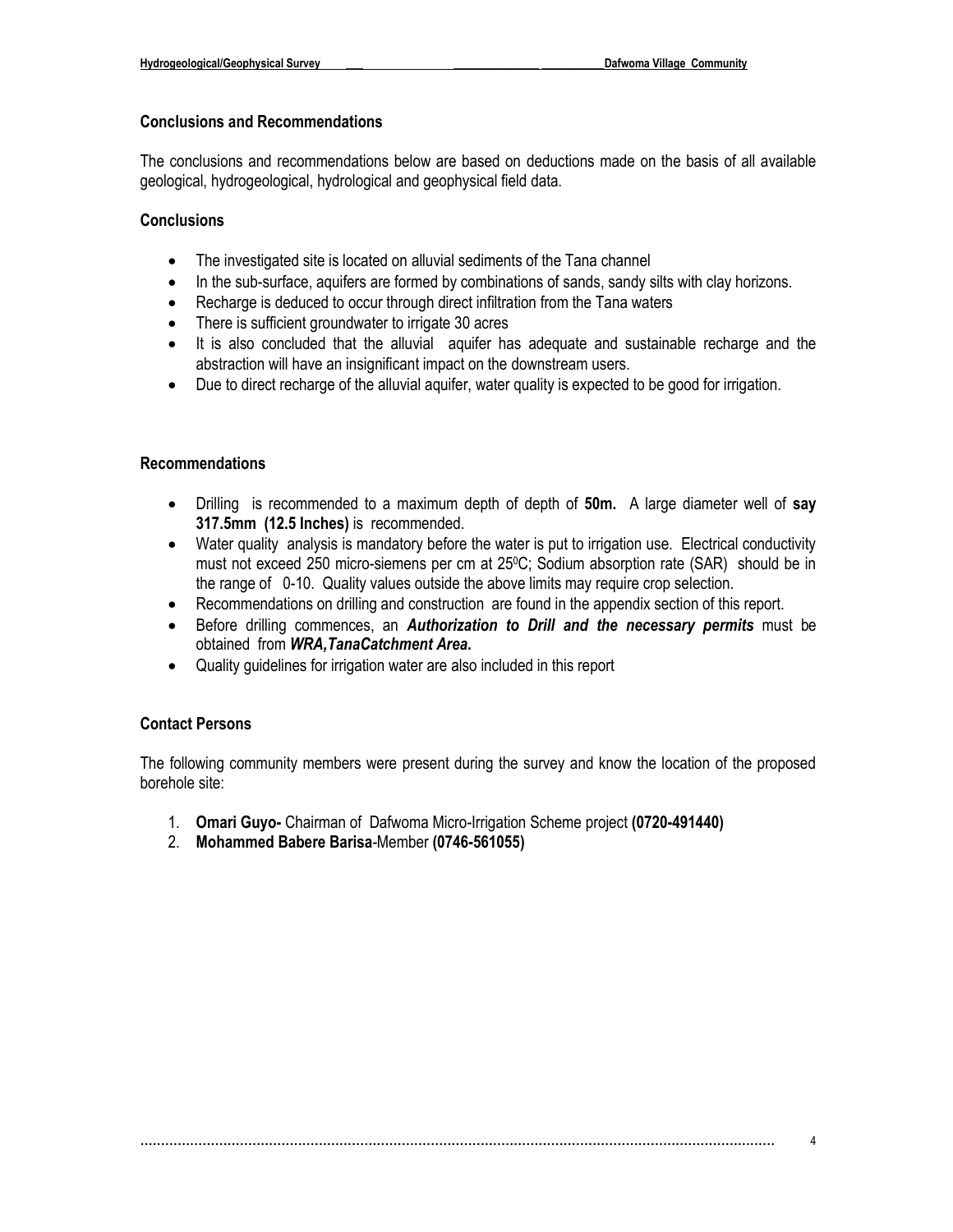## **TABLE OF CONTENTS Page**

| <b>Executive Summary</b>                       | 2              |
|------------------------------------------------|----------------|
| List of Figures                                | 4              |
| List of Tables                                 | $\overline{4}$ |
| List of Abbreviations                          | 5              |
| Glossary of Terms                              | 6              |
|                                                |                |
| 1. INTRODUCTION                                | 8              |
| 1.1 Background                                 | 8              |
| 1.2<br><b>Reporting Requirements</b>           | 8              |
| 2. BACKGROUND INFORMATION                      | 11             |
| 2.1 Details of Applicant                       | 11             |
| 2.2 Site Location                              | 11             |
| 2.3 Proposed Activity                          | 11             |
|                                                | 12             |
| 2.4 Water Demand                               |                |
| 2.5 Physiography, drainage                     | 12             |
| 2.6 Vegetation Cover                           | 13             |
| 2.7 Climate                                    | 13             |
| 3. GEOLOGY                                     | 13             |
| <b>4. HYDROGEOLOGY</b>                         | 13             |
| 5. ANALYSIS OF BOREHOLE DATA                   | 13             |
| <b>6. GEOPHYSICS</b>                           | 13             |
| 6.1 Basic Principles                           | 15             |
| 6.2 Principle of Measurement                   | 16             |
| 6.3 Data Interpretation                        | 16             |
| 7. AQUIFER CHARACTERISTICS                     | 16             |
|                                                |                |
| 7.1 Hydraulic Parameters                       | 16             |
| 7.2 Borehole Specific Capacities               | 17             |
| 7.3 Groundwater Flux                           | 17             |
| <b>8. WATER QUALITY</b>                        | 18             |
| 8.1 Guidelines for Irrigation Water Quality    | 18             |
| 8.2 Water Guidelines for Domestic Use          | 19             |
| 8.2.1 Bacteriological Quality                  | 19             |
| 8.2.2 Chemical and Physical Quality            | 19             |
| 9. IMPACT OF PROPOSED ACTIVITY                 | 20             |
| <b>10. GROUNDWATER AVAILABILITY ASSESSMENT</b> | 20             |
| <b>11. FIELDWORK AND RESULTS</b>               | 20             |
| <b>CONCLUSIONS AND RECOMMENDATIONS</b><br>12.  | 23             |
|                                                | 23             |
| 12.1 Conclusions                               |                |
| 12.2 Recommendations                           | 23             |
| <b>REFERENCES</b>                              |                |
| <b>APPENDICES</b>                              |                |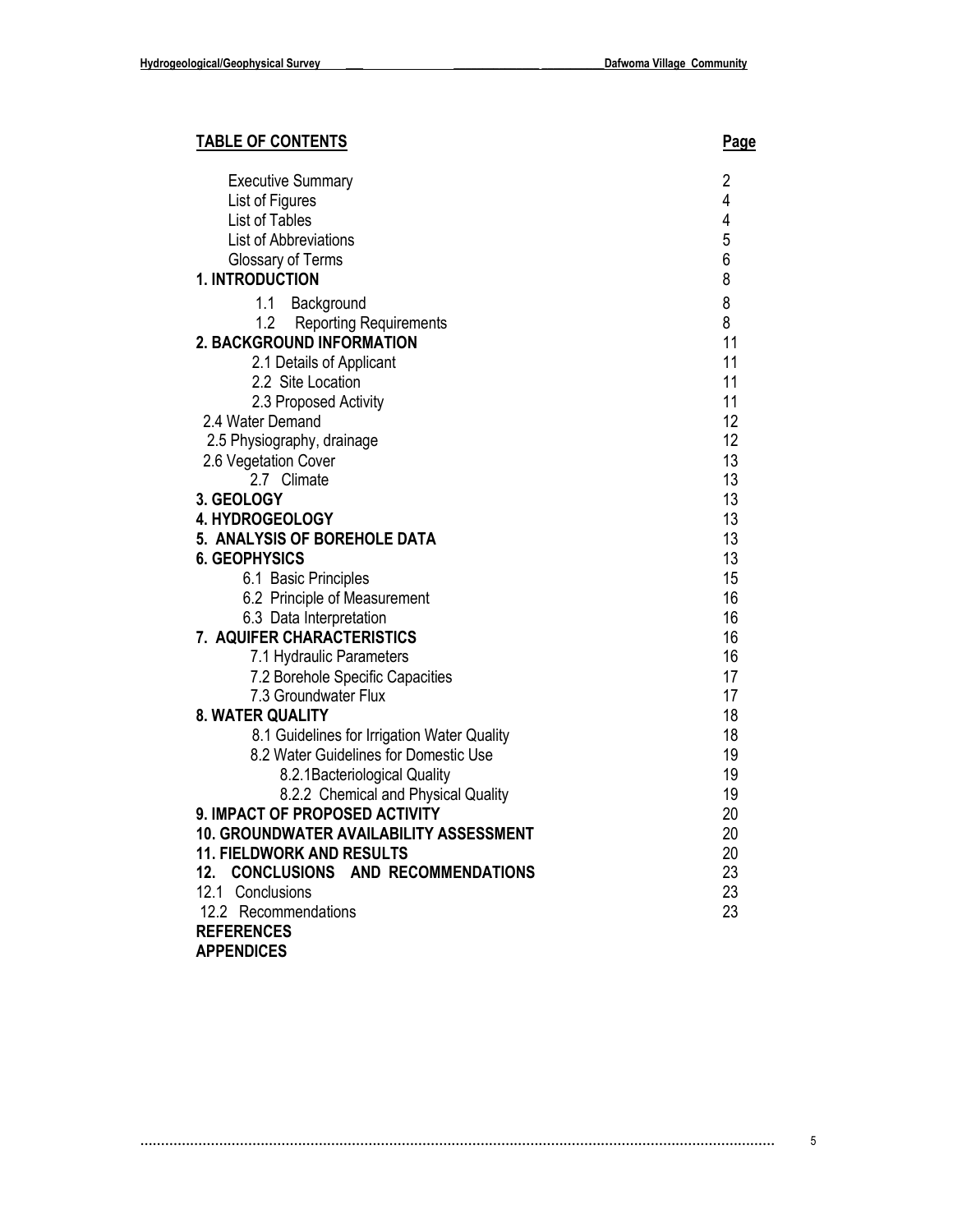## **List of Figures**

| Fig-1 | Sketch Map Showing The Location of the Project Area |    |
|-------|-----------------------------------------------------|----|
| Fig-2 | Groundwater Occurrence in Hard Rock                 | 14 |
| Fig-3 | Geo-electric Models for VES-1                       |    |

## **List of Tables**

| Table-1  | Water Demand                                              | 12. |
|----------|-----------------------------------------------------------|-----|
| Table-2  | <b>Aquifer Parameters</b>                                 | 17  |
| Table -3 | Guidelines for Irrigation Water Quality                   | 19  |
| Table-4  | Bacteriological Guideline Values for Drinking Water       | 19  |
| Table-5  | Chemical and Physical Guideline Values for Drinking Water | 19. |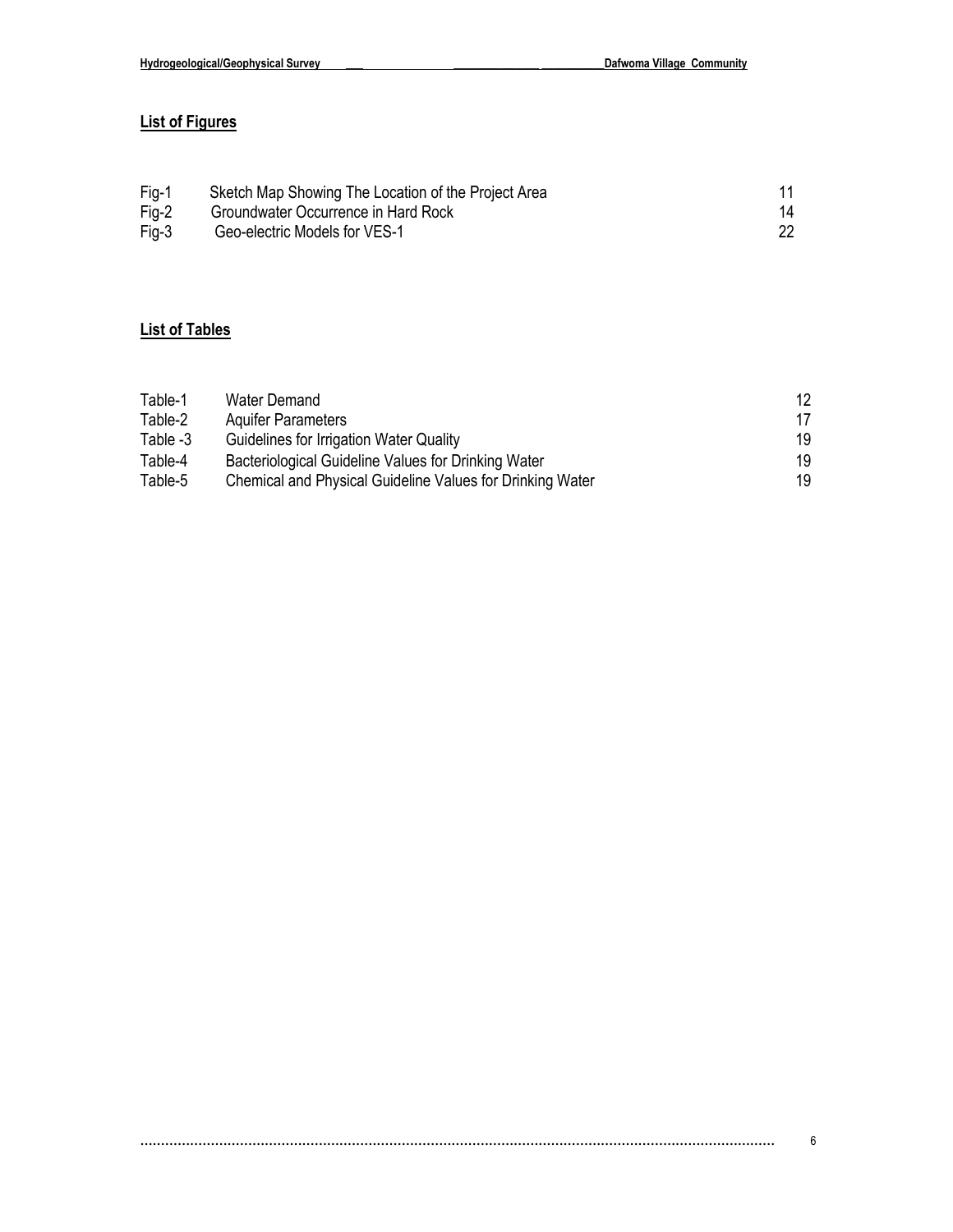## **List of Abbreviations (S.I. Units throughout, unless indicated otherwise)**

| agl           | above ground level                                             |
|---------------|----------------------------------------------------------------|
| amsl          | above mean sea level                                           |
| bgl           | below ground level                                             |
| d             | day                                                            |
| E             | East                                                           |
| EC            | electrical conductivity $(\mu S/cm)$                           |
| <b>GPS</b>    | <b>Global Positioning System</b>                               |
| Hr            | hour                                                           |
| Κ             | hydraulic conductivity (m/day)                                 |
| I             | litre                                                          |
| m             | metre                                                          |
| Ν             | North                                                          |
| <b>PWL</b>    | pumped water level                                             |
| Q             | discharge (m3/hr)                                              |
| S             | South                                                          |
| sec           | second                                                         |
| <b>VES</b>    | <b>Vertical Electrical Sounding</b>                            |
| <b>HEP</b>    | <b>Horizontal Electrical Profiling</b>                         |
| W             | West                                                           |
| <b>WSL</b>    | water struck level                                             |
| $\mu$ S/cm    | Micro-Siemens Per Centimeter: Unit For Electrical conductivity |
| $\mathrm{O}C$ | degrees Celsius: Unit for temperature                          |
| $\Omega$ m    | Ohm-m: Unit for apparent resistivity                           |
| $\rho_a$      | Apparent resistivity                                           |
|               | Inch                                                           |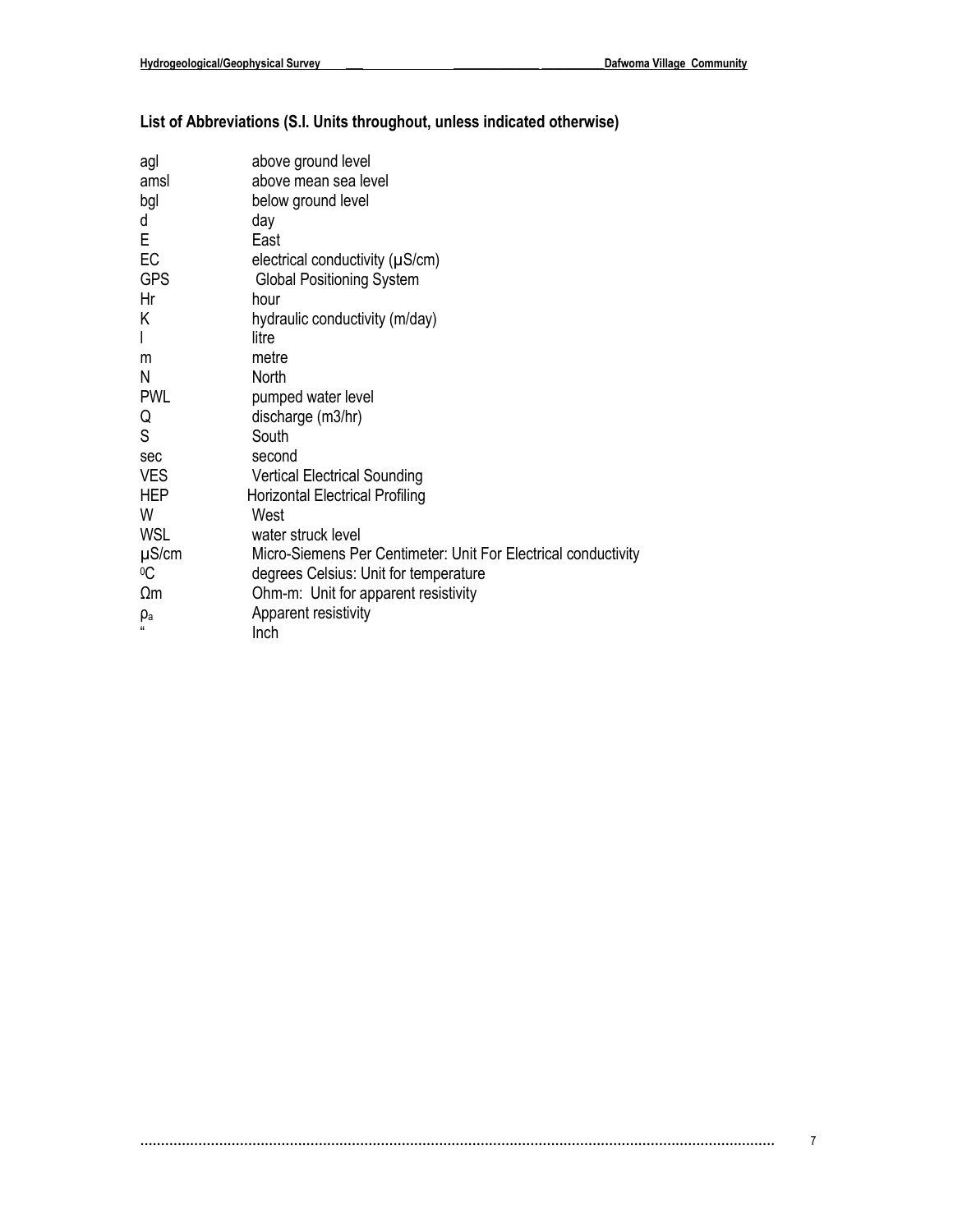## **Glossary of Terms**

| <b>Alluvium</b>            | General term for detrital material deposited by flowing water                                                                                           |
|----------------------------|---------------------------------------------------------------------------------------------------------------------------------------------------------|
| <b>Aquifer</b>             | A geological formation or structure, which stores and transmits water and which is able to                                                              |
|                            | supply water to wells, boreholes or springs.                                                                                                            |
| <b>Conductivity</b>        | Transmissivity per unit length (m/day).                                                                                                                 |
| <b>Confined aquifer</b>    | A formation in which the groundwater is isolated from the atmosphere by impermeable                                                                     |
|                            | geologic formations. Confined water is generally at greater pressure than atmospheric, and<br>will therefore rise above the struck level in a borehole. |
| <b>Denudation</b>          | Surface erosion.                                                                                                                                        |
| <b>Evapo-transpiration</b> | Loss of water from a land area through transpiration from plants and evaporation from the                                                               |
|                            | surface                                                                                                                                                 |
| <b>Fault</b>               | A larger fracture surface along which appreciable displacement has taken place.                                                                         |
| <b>Fluvial</b>             | General term for detrital material deposited within a river environment and usually graded.                                                             |
| Granitization              | The process by which solid rocks are converted into rocks of granitic character without                                                                 |
|                            | melting into a magmatic stage.                                                                                                                          |
| <b>Gneiss</b>              | Irregularly banded rock, with predominant quartz and feldspar over micaceous minerals. A                                                                |
|                            | product of regional metamorphism, especially of the higher grade.                                                                                       |
| <b>Gradient</b>            | The rate of change in total head per unit of distance, which causes flow in the direction of                                                            |
|                            | the lowest head.                                                                                                                                        |
| Heterogeneous              | Not uniform in structure or composition throughout.                                                                                                     |
| <b>Hydraulic head</b>      | Energy contained in a water mass, produced by elevation, pressure of velocity.                                                                          |
| Hydrogeological            | Those factors that deal with subsurface waters and related geological aspects of surface<br>waters.                                                     |
| <b>Infiltration</b>        | Process of water entering the soil through the ground surface                                                                                           |
| Joint                      | Fractures along which no significant displacement has taken place                                                                                       |
| <b>Migmatite</b>           | Rocks in which the granitic component (granite, aplite, pegmatite etc) is intimately mixed with                                                         |
|                            | a metamorphic component (schist or gneiss).                                                                                                             |
| Percolation                | Process of water seeping through the unsaturated zone, generally from a surface source to                                                               |
|                            | the saturated zone.                                                                                                                                     |
| Perched aquifer            | Unconfined groundwater separated from an underlying main aquifer by an unsaturated zone.                                                                |
|                            | Downward percolation hindered by an impermeable layer.                                                                                                  |
| <b>Permeability</b>        | The capacity of a porous medium for transmitting fluid.                                                                                                 |
| <b>Piezzometric level</b>  | An imaginary water table, representing the total head in a confined aquifer, and is defined by                                                          |
|                            | the level to which water would rise in a well.                                                                                                          |
| <b>Porosity</b>            | the portion of bulk volume in a rock or sediment that is occupied by openings, whether<br>isolated or connected.                                        |
| <b>Pumping test</b>        | A test that is conducted to determine aquifer and/or well characteristics.                                                                              |
| Recharge                   | General term applied to the passage of water from surface or subsurface sources (e.g.                                                                   |
|                            | rivers, rainfall, lateral groundwater flow) to the aquifer zones.                                                                                       |
| <b>Regolith</b>            | General term for the layer of weathered, fragmented and unconsolidated rock material that                                                               |
|                            | overlies the fresh bedrock.                                                                                                                             |
| <b>Specific capacity</b>   | The rate of discharge from a well per unit drawdown.                                                                                                    |
| <b>Static water level</b>  | The level of water in a well that is not being affected by pumping. (Also known as "rest water                                                          |
|                            | level")                                                                                                                                                 |
| <b>Transmissivity</b>      | A measure for the capacity of an aquifer to conduct water through its saturated thickness                                                               |
|                            | (m <sup>2</sup> /day).                                                                                                                                  |
| <b>Unconfined</b>          | Referring to an aquifer situation whereby the water table is exposed to the atmosphere                                                                  |
|                            | through openings in the overlying materials (as opposed to>confined conditions).                                                                        |
|                            |                                                                                                                                                         |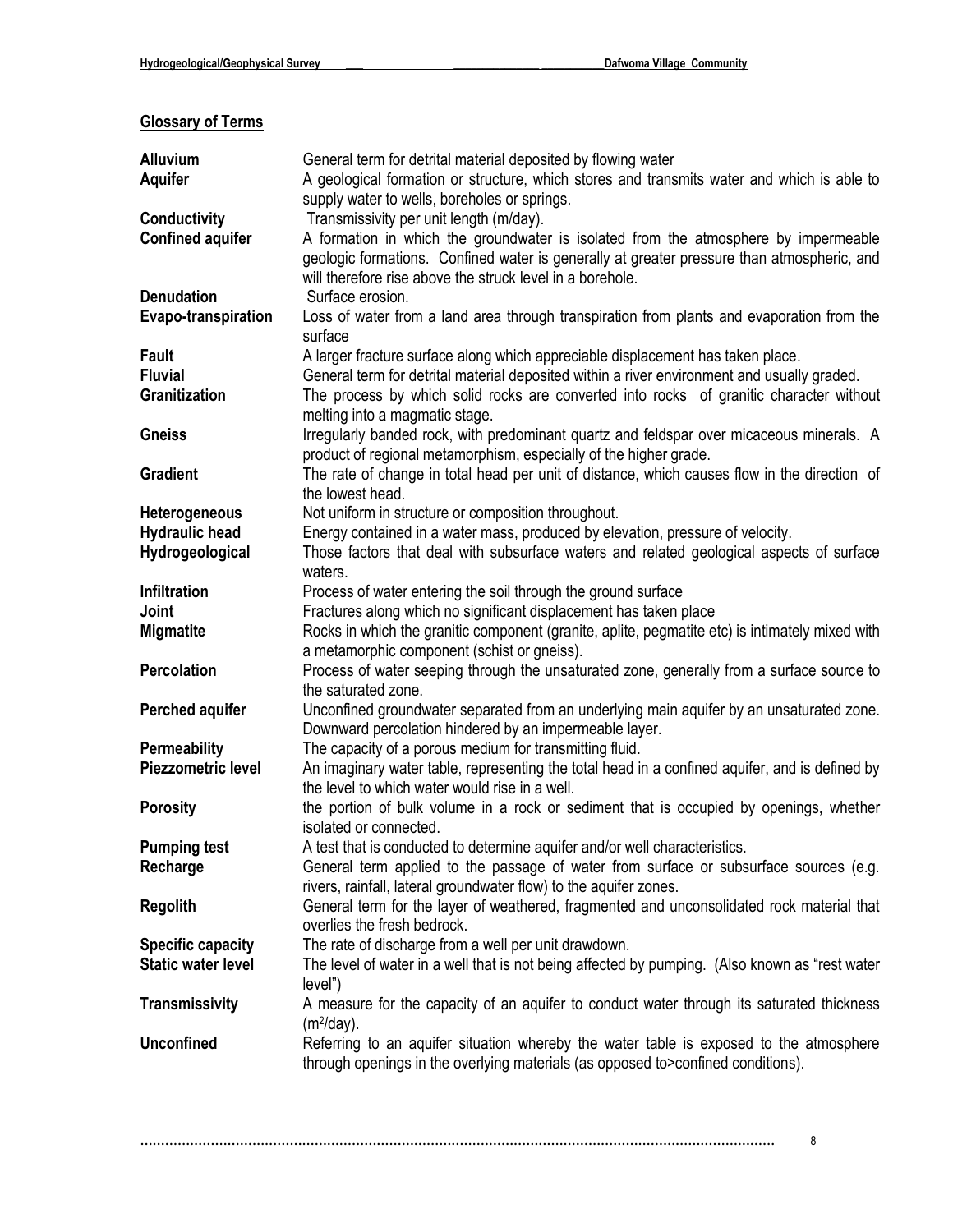#### **1. INTRODUCTION**

#### **1.1 Background**

The objective of the present study is to assess the availability of groundwater, to recommend a borehole drilling site and comment on aspects of depth to potential aquifers, aquifer availability and type, possible yields and water quality. For this purpose all available hydrogeological information of the area has been analyzed, and a geophysical survey done.

The investigations involved hydrogeological, geophysical field investigations and a detailed desk study in which the available relevant geological and hydrogeological data were collected, analyzed, collated and evaluated within the context of the Client's requirements. The data sources consulted were mainly in four categories:

- a) Published Master Plans.
- b) Geological and Hydrogeological Reports and Maps.
- c) Ministry of Water and Irrigation Borehole Completion records.
- d) Technical reports of the area by various organizations and consultants

#### . **1.2 Reporting Requirements**

The format of writing the Hydrogeological Investigations Report, as described out in the Second Schedule of the Water Resources Management Rules, 2007. Such a report must consider the following (verbatim): -

- 1. Name and details of applicant
- 2. Location and description of proposed Activity
- 3. Details of climate
- 4. Details of geology and hydrogeology
- 5. Details of neighbouring boreholes, including location, distance from proposed borehole or boreholes, number and construction details, age, current status and use, current abstraction and use.
- 6. Description and details (including raw and processed data) of prospecting methods adopted, e.g. remote sensing, geophysics, geological and or hydrogeological cross sections. Hydrogeological characteristics and analysis, to include but not necessarily be limited to, the following:
	- a. Aquifer transmissivity
	- b. Borehole specific capacities
	- c. Storage coefficient and or specific yield
	- d. Hydraulic conductivity
	- e. Groundwater flux
	- f. Estimated mean annual recharge, and sensitivity to external factors
- 7. Assessment of water quality and potential infringement of National standards
- 8. Assessment of availability of groundwater
- 9. Analysis of the reserve
- 10. Impact of proposed activity on aquifer, water quality, other abstractors, including likelihood of coalescing cones of depression and implications for other groundwater users in any potentially impacted areas
- 11. Recommendations for borehole development, to include but not limited to, the following:
	- a. Locations of recommended borehole(s) expressed as a coordinate(s) and indicated on a sketch map
	- b. Recommendations regarding borehole or well density and minimum spacing in the project area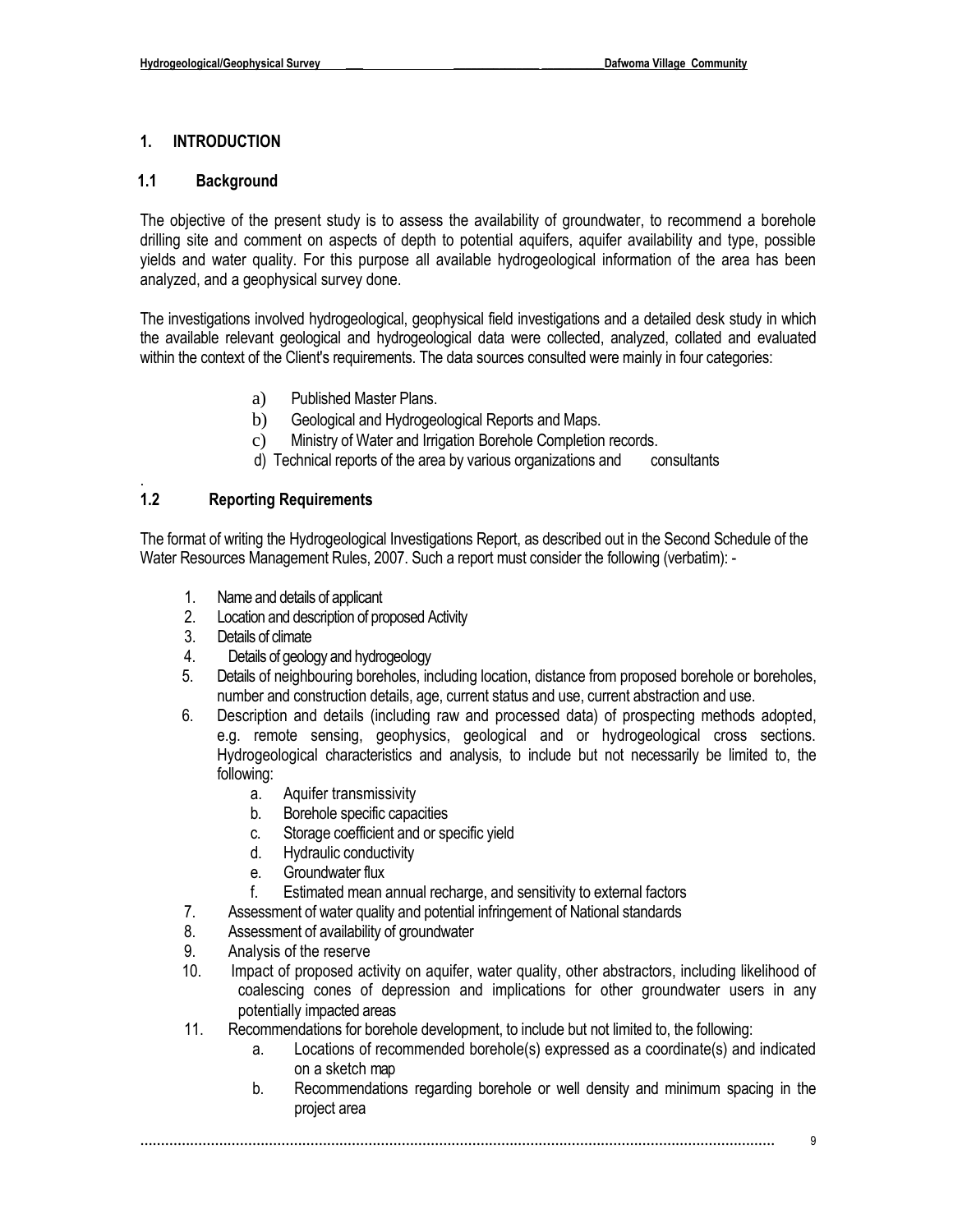- c. Recommended depth and maximum diameter
- d. Recommended construction characteristics, e.g. wire-wound screen, grouting depth e. Anticipated yield
- 12. Any other relevant information (e.g. need to monitor neighbouring boreholes during tests).

This report is written so as to cover each of the above, insofar as data limitations allow. The report also includes maps, diagrams, tables and appendices as appropriate.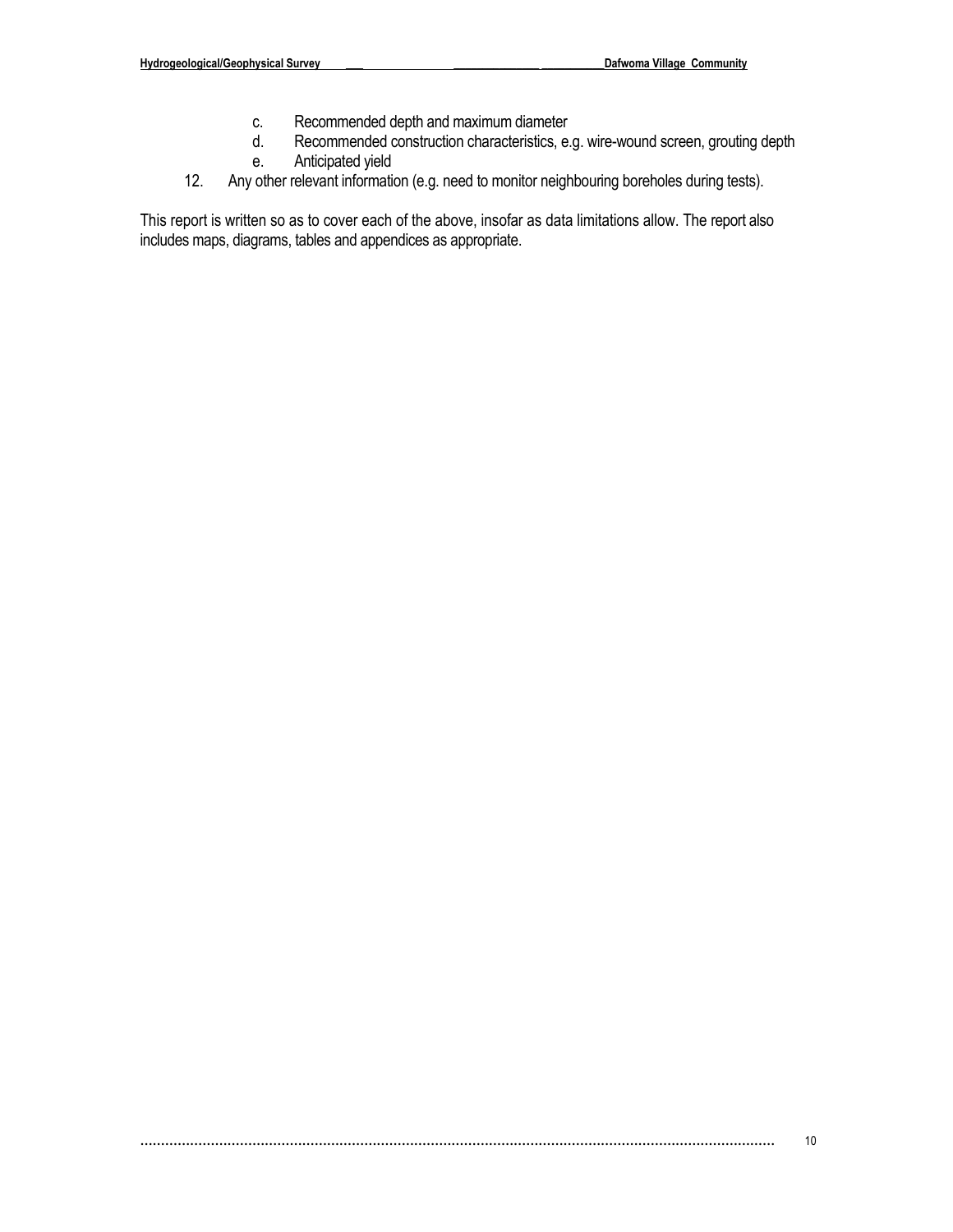#### **2. BACKGROUND INFORMATION**

#### **2.1 Details of Applicant**

**SIVAP** through **MoALF– Tana River County** commissioned the hydrogeologists from the Ministry of Water and Sanitation & Irrigation to carry out a hydrogeological and geophysical survey for **Dafwoma Village Community.** The contact details of the Client are:- *Ministry of Agriculture, Livestock and Fisheries, (DRSLP), P.O. BOX 30028-00100, NAIROBI.*The Contact Person for **SIVAP** is the Project Coordinator, based at **Hill Plaza, P.O Box 30028-00100, Nairobi.**This hydrogeological survey report describes the results of the survey.The community largely practices commercial and subsistence farming along river Tana.

#### **2.2 Site Location**

Dafwoma Village is located about **23km** north of Hola town. Administratively, investigated site is located in **Dafwoma Village, Bubu Sub-Location, Makere Location, Galole Division, Tana River Sub-County, Chewani Ward, Tana River County.** The co-ordinates for the site are *611097E, 9855337S*at an elevation of **76m a.m.s.l**and its covered by topographic **sheet No. 150/2 (1:50,000).**A sketch map showing the approximate location of the proposed boreholeis shown on **Fig-1.**

#### *Fig-1: Google map extract Showing the Location of Project Area*



#### **2.3 Proposed Activity**

The activity to be undertaken is mainly to drill, construct and equip a borehole to abstract groundwater for irrigation purposes.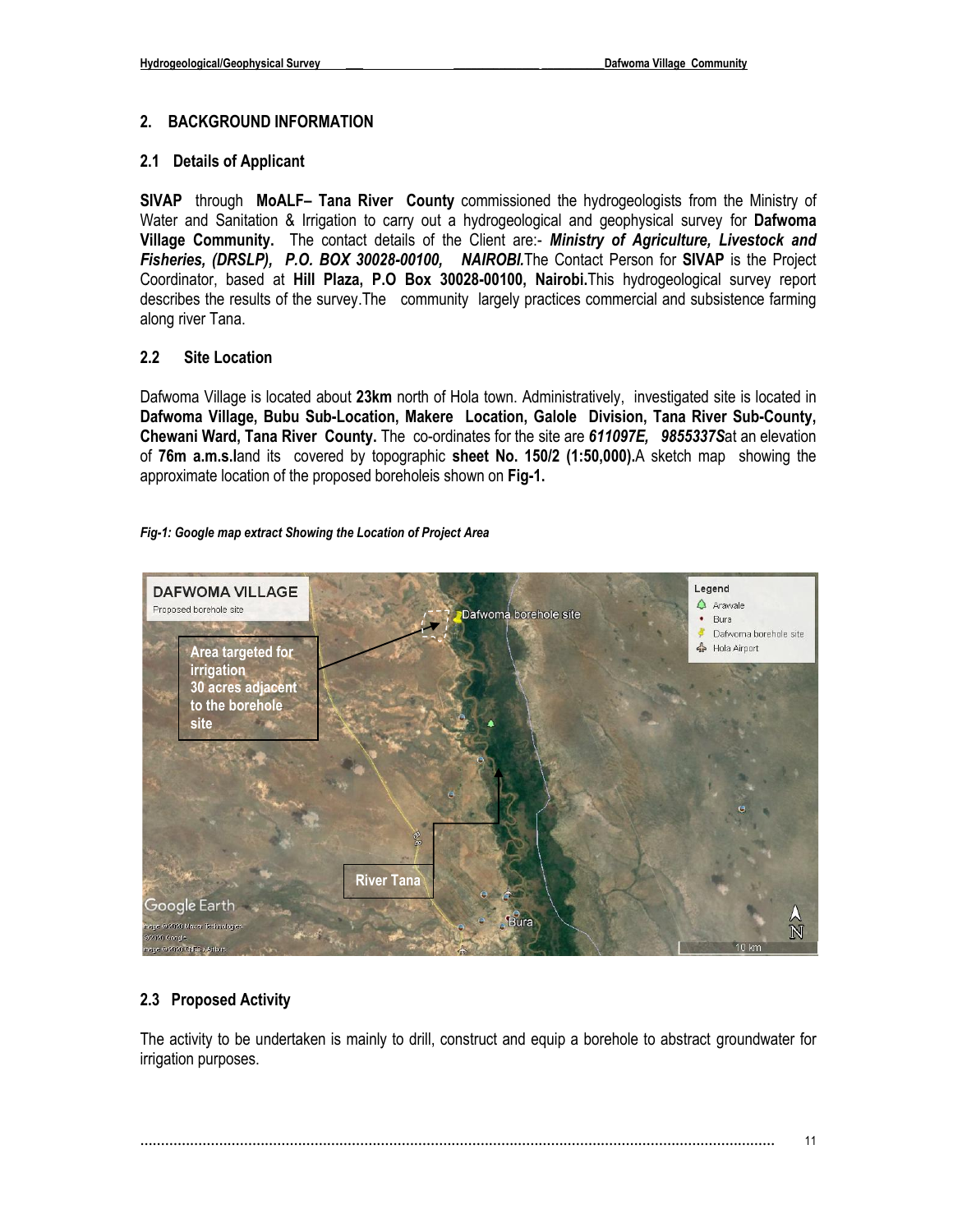#### **2.4 Water Supply, Demand**

The general area is semi-arid and water scarce. Currently the residents of the project area get water mainly from shallow wells dug along the Tana flood plain. Dafwoma village water demand aspects are summarized on the table below:

#### *Table-1: Water Demand*

| Unit of Demand   | <b>Number</b> | <b>Remarks</b>                        |
|------------------|---------------|---------------------------------------|
| Human population | 2700          |                                       |
| Shoats           | 1800          |                                       |
| Cattle           | 500           |                                       |
| School           |               | Daku Pr. School<br>(440No<br>pupils)  |
| <b>Mosques</b>   |               | (300No.<br>Sch<br>Madrassa<br>Pupils) |

The above community mainly rely on irrigated farming along the Tana flood plain. Due to flooding and loss of livelihood for the community, SIVAP Programme plans to relocate the irrigated area beyond the highest flood-line. Dafwoma community has set aside initially about 30 acres for irrigation. This land is located about 4km from the proposed borehole location. The following crops will be grown through irrigation:-

- Maize
- Green grams
- Cowpeas
- Water melons
- vegetables

The irrigation needs and design will be reckoned on the basis of the factors and processes controlling movement and storage of water in the soil. Generally the following considerations will apply:-

- Soil type. The type of soil in an area can affect not only the type irrigation method used but also the irrigationrun times
- Land topography
- Local weather patterns
- Type of crops grown
- Waterquality.

On the basis of the yield of existing boreholes, an average conservative yield of **20m<sup>3</sup> /hr** is feasible with a large diameter well constructed in compliance with the Ministry of Water and Irrigation standards. This will be sufficient for the intended irrigation demand assuming a 20 hour daily pumping period.

#### **2.5 Physiography, Drainage**

The investigated site is generally flat. The wider topography gentlyslopes towards the **south-east**and belongs to the Low Foreland Plateau Physiographic Unit interposed between the Duruma Wajir Low Belt and, Eastern Highlands and coastal lowlands. Tana River County is located within Coastal Lowlands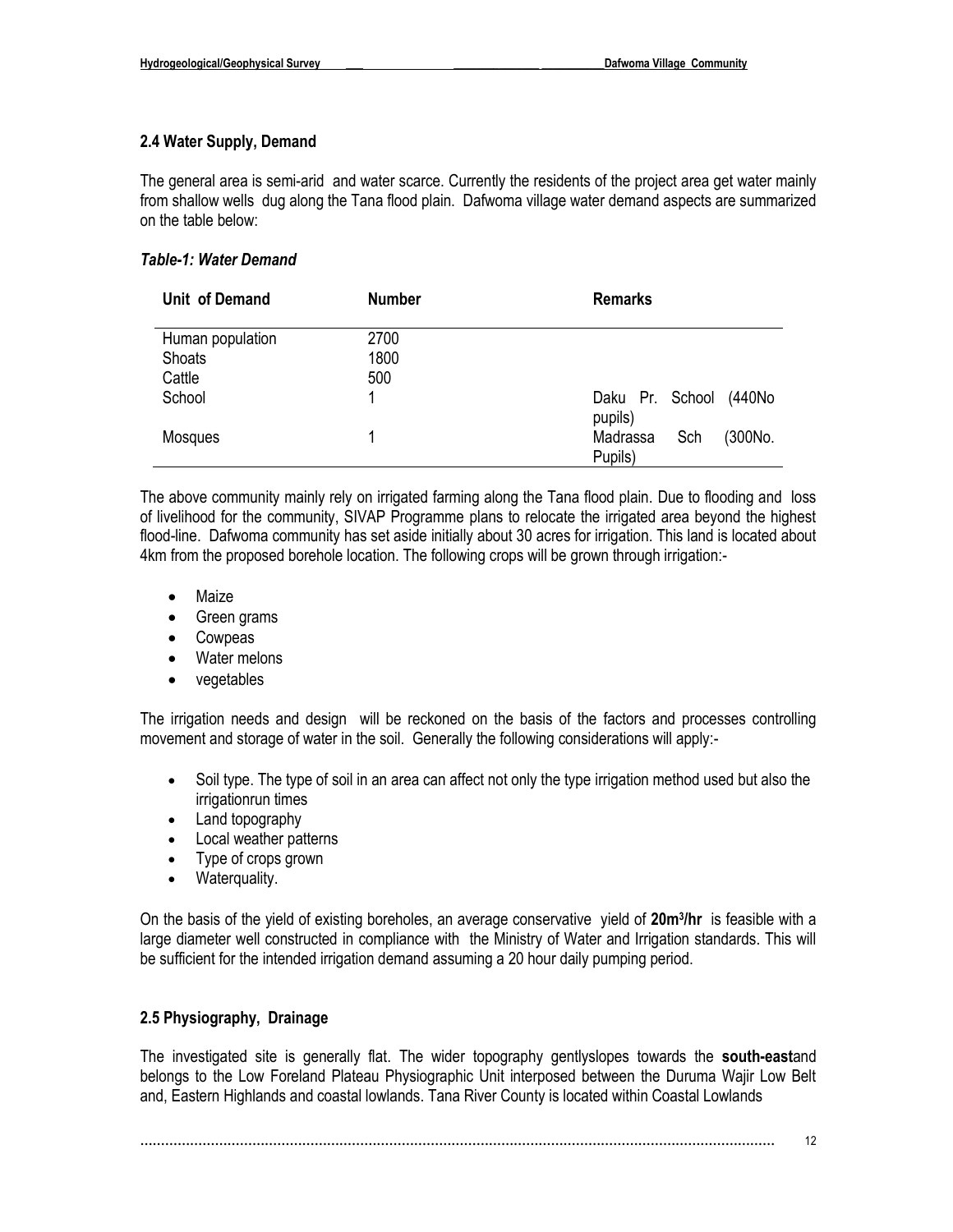The drainage is dominated by Tana river and flows to the south-east into the Indian ocean**.**Few seasonal streams draining the area are sub-ordinate to Tana River. The immediate area is drained by Tana river.The area is located within Tana Drainage Basin.

#### **2.6 Soils, Vegetation Cover**

The soil in the project area has been heavily influenced by the Tana River. The soil is mostly sandy silt with some areas containing clay and gravel.

The vegetation habitat type in the project areas is mainly bush grassland dominated by acacia tree species, prosopis juliflora (mathenge), indigenous grasses, shrubs, and layanas (creepers). Other tree species include Balanites and commiphora. Prosopis juliflora (mathenge) is a highly invasive species that is spreading very fast along the roads, towns, shopping centers, Manyattas and around homesteads. Endangered Plants Include Acacia Robusta, Ficus Sykomora and Acacia Nantalosis.

#### .**2.7 Climate**

Generally the climate is classified as semi-arid with an average annual rainfall of 300mm. The rains are bimodal in nature with long rains between March and May, and short rains between October and December. It is classified as dry to sub-humid climatic belt suitable for agriculture where soils and topography permit (National Water Master Plan, 1992).

The area is generally hot throughout the year. There is however a large diurnal range in temperatures with the maximum temperature during the day often being more than 10ºC higher than the minimum night temperatures. The mean annual temperatures range from  $24 -30$  °c with mean maximum temperatures of 30-36  $\degree$ c and mean minimum temperatures of 18-24  $\degree$ c.

## **3. GEOLOGY**

Ground water presence and consequently the exploration techniques depend to a large extent on the geology of the area. Other factors, which influence the ground water occurrence like morphology, topography and pedology are strongly related with the geological setting of the region. Without a proper understanding of the geological framework of a ground water system, it is impossible to quantify the resources. The initial stage of ground water resources assessment must therefore be the study of the geology.

The regional geology is dominated by Precambrian Basement rocks overlain by Quaternary sediments. Prominent hills rising from the floor of the foreland plateau are typically Basement rocks. This is found to the north west of the area. At the project area up to Indian Ocean, sedimentary facies dominate. This site's formation varies from sand, limestone, mudstones to silts. The formation is generally made of loose sediments deposited during the flooding periods. The material is unconsolidated and may collapse during drilling or digging.The drilling contractor is highly advised to use mud pump with rock roller bit or percussion rig.

The predominant geological deposits of the project area are the sands of the Quaternary era, ranging from Pleistocene to Recent and river Tana alluvial deposits which from a rich source of ground water. There are also some isolated pockets of fossil ferrous limestone of the Miocene age.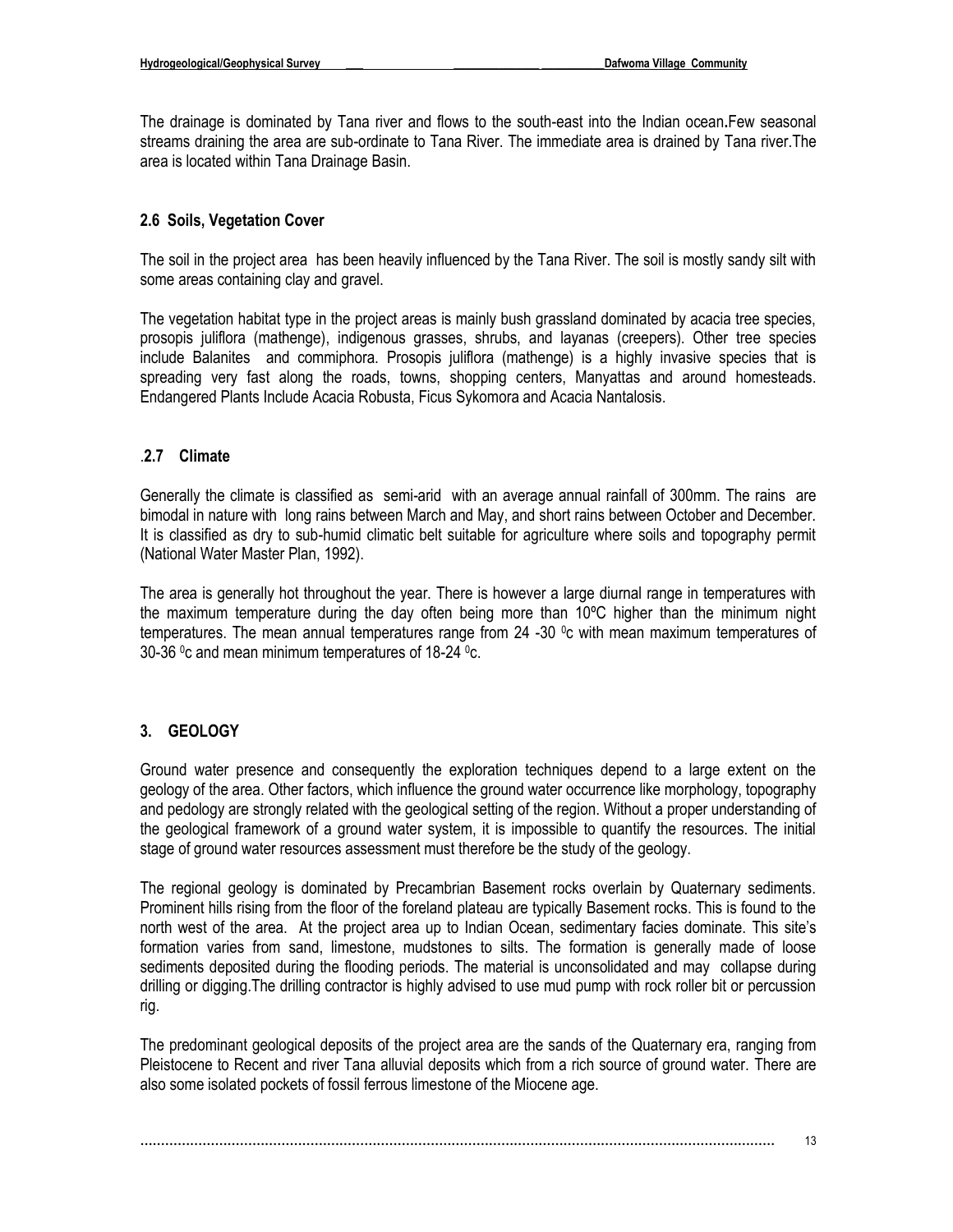#### **4. HYDROGEOLOGY**

The presence of wells and boreholes is a good indicator of availability groundwater. The yields of these well can give a good indicator of the transmissivity of the well. The investigated site is located on a zone of medium ground water potential. Potential aquifers are expected within alluvial deposits of river Tana channel and recharge comes directly from the river waters. The diagram below is a conceptual model of groundwater occurrence in alluvial aquifer areas such as the project area.





#### **5. ANALYSIS OF BOREHOLE DATA**

Borehole data is analyzed for the purpose of carrying out correlative studies and predicting the yields and depth(s) to aquiferous zone(s). This is based on the assumption that hydrogeological conditions are fairly uniform for the general area.

Shallow wells constructed in the area have sufficient quantities to meet domestic demand. It is deduced that sufficient quantities exist in the aquifer regime of the area for irrigation purposes.

#### **6. GEOPHYSICS**

Geophysical techniques in soil-water research form an important component of Water Resources Development and Management. It is the logical and compulsory approach not only to explore and assess the available resource in the light of its withdrawal, but also to ensure social acceptance of its different components e.g. Economic, environmental, legal, political etc. for a given area such as river basin, catchment, watershed, dry land and so on.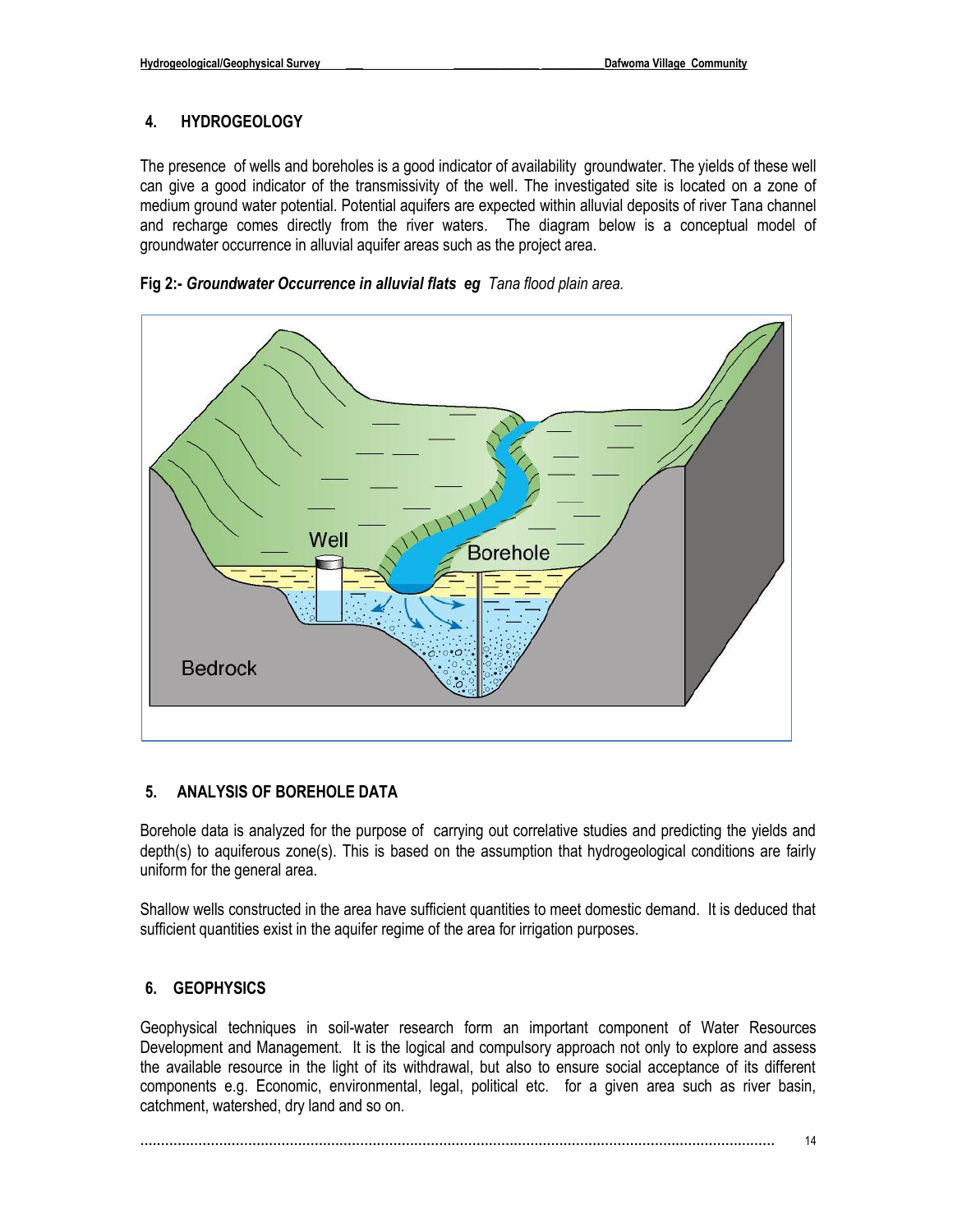Geophysical techniques work on the basic concept of determining and understanding the physical contrasts in the soil-water systems. These contrasts are expressed as measurable physico-chemical parameters such as electrical resistivity or conductivity, dielectric constant, propagation velocity, attenuation coefficient, isotope content etc. of the subsurface configuration. Information on the general geology and hydrogeology conditions are essential to arrive at meaningful conclusions from the geophysical data at a given location.

Geophysical techniques are used to obtain more accurate information about sub-surface conditions such as type and depth of materials, depth of weathered or fractured zone, depth to groundwater, depth to bedrock, and salt component of groundwater.

In order to map out geological subsurface conditions, a variety of methods are used. In the present survey galvanic Resistivity method is used, and includes vertical electric sounding (VES) to establish vertical subsurface resistivity layering and horizontal electric profiling (HEP) to detect lateral charges in electrical conductivity.

Vertical electric sounding (VES) and horizontal electric profiling (HEP) techniques were applied in the current project.

#### **6.1 Basic Principles**

The electrical properties of the upper parts of the earth's crust depend upon the rock type, porosity, porespace saturation and interconnectivity, and the level of salinity of the pore water. Saturated rocks have lower resistivity than dry or unsaturated rocks. Both higher porosities and salinity of saturated rocks mean higher conductivities respectively.

Clays and conductive minerals in the sub-surface present low resistivities.

The resistivity of earth materials can be studied by measuring the electrical potential distribution produced at the earth's surface by injection of low frequency electric current. Two fundamental considerations are the basis of the theory behind galvanic resistivity methods viz:-

(1) Ohm's law :

**E** = ρ**i** 

| Where: |  | $=$ Potential gradient (Volts per meter)              |
|--------|--|-------------------------------------------------------|
|        |  | $=$ Current density (Am <sup>-2</sup> )               |
|        |  | Resistivity of the earth medium $(\Omega - m)$<br>$=$ |

(2) The divergence condition for the current flux into the ground:

#### **divi** = 0

It follows from above that the potential function **V** for a single point source at a distance of **r** meters on the earth's surface is given by:

 **(i) Vr = ρ I/2Πr (Volts)**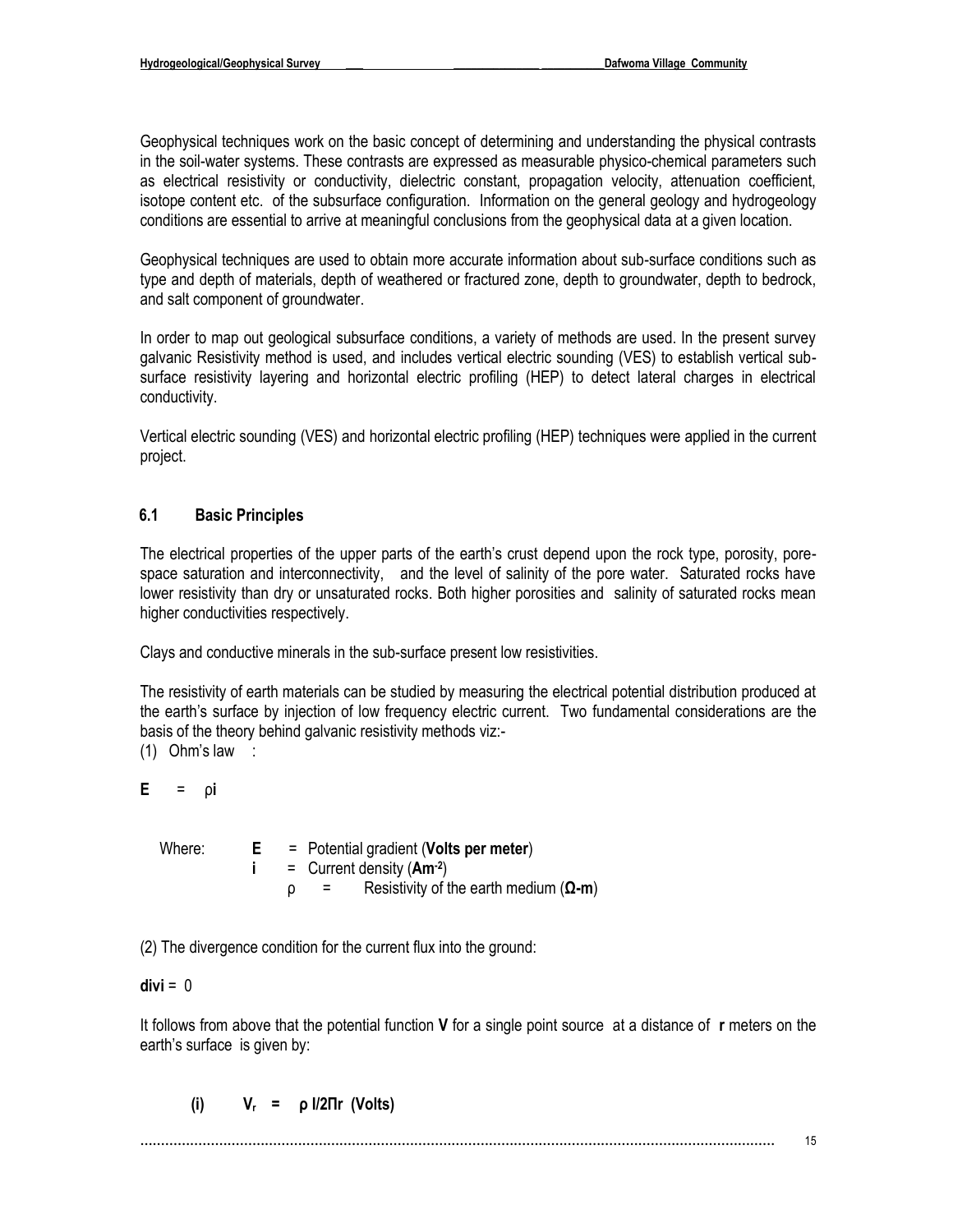In hydro-geological field surveys using galvanic Resistivity methods the quantities measured are current **I**, flowing between two electrodes **A**&**B** and potential difference **ΔV** between two measuring points **M & N.** The following generalized relationship applies to various electrodes configurations.

(ii) 
$$
\rho = K \times \Delta V/I_{AB}
$$
 ( $\Omega$ -m)

Where **K** is defined as the geometrical factor derived from electrode configuration adopted. The most common field arrays are the Schlumberger and Wenner configurations.

#### **6.2 Principle of Measurement**

Resistivity meter Model No. **SSR-MP-AT** is used in this work. It contains mainly four units viz. the transmitter, receiver, microprocessor and power supply units. The transmitter is a constant current source which sends bipolar square wave current **(I)** signals into the ground at a fixed frequency of 0.8Hz. The receiver is a 4-1/2 digit dual-slope analog to digital converter capable of measuring ground potentials **(ΔV )**  with a resolution of 10microvolts. The microprocessor controls the current signals, determines the attenuation level for potential measurements, computes the resistance values, stacks, averages the measured values, keeps the data in memory, displays and transfers the data to PC. The power unit supplies power to different units.

#### **6.3 Data Interpretation**

The interpretation of resistivity data is done in two stages:-

- 1. Processing of data to get physical parameters in terms of resistivity and depths.
- 2. Using these parameters to infer the nature of sub-surface formations on the basis of geological knowledge and correlative studies.

Data obtained is normally subjected to modeling analysis using a digital computer. Correlation with data from existing boreholes complements the modeling analysis to come up with the most realistic conclusion.

#### **7. AQUIFER CHARACTERISTICS**

#### **7.1 Hydraulic Parameters**

Data available from Ministry of Water and Irrigation is based on step-drawdown pumping tests and recovery measurements for the drilled boreholes. The constant discharge test necessary for determination of aquifer hydraulic characteristics has seldom been done.(Groundwater Master Plan-1992).Aquifer parameters presented here are estimated from the recovery test portion of the data and by use of Logan's method.

The table below summarizes the boreholes parameters for the area assuming uniform hydrogeological conditions in sedimentary rocks. The data is based on boreholes drilled in sedimentary of rocks.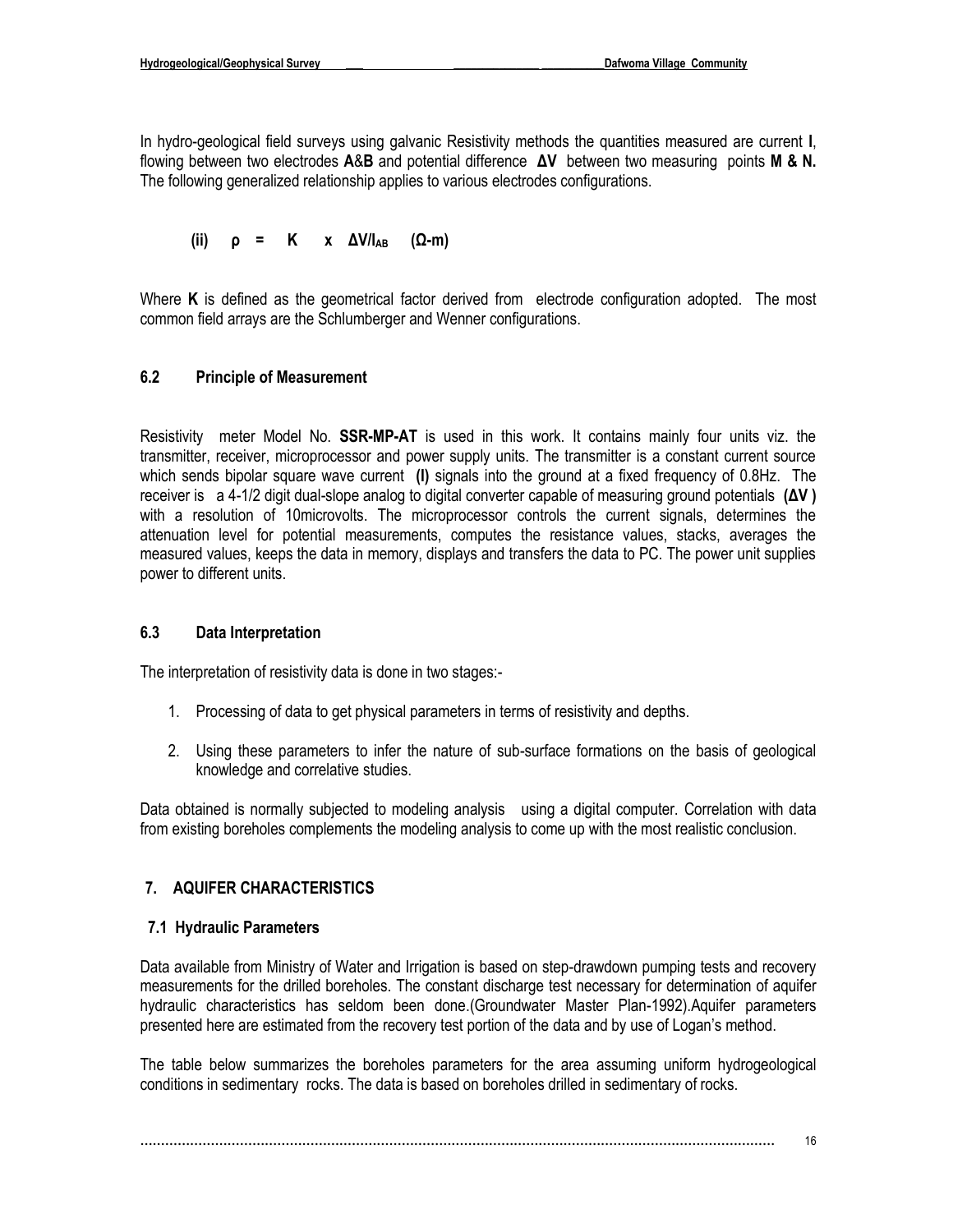#### **Table-2: Aquifer Parameters**

| <b>SAMPLE</b><br><b>POPULATION</b><br><b>BOREHOLES</b> | 0F | <b>PARAMETER</b>                     | <b>AVERAGE</b><br><b>MEASURED VALUE</b> | <b>STANDARD ERROR</b> |
|--------------------------------------------------------|----|--------------------------------------|-----------------------------------------|-----------------------|
| 430                                                    |    | Drawdown-M                           | 17.4                                    | ±29.9                 |
| 239                                                    |    | Recovery Time(Hrs)                   | 5.8                                     | ±8.3                  |
| 127                                                    |    | <b>Storage Coefficient</b>           | 0.02                                    | $\pm 0.06$            |
| 709                                                    |    | Yield-LPM                            | 92.5                                    | ±106.5                |
| 131                                                    |    | Transmissivity (m <sup>2</sup> /min) | 0.01                                    | ±0.04                 |

#### **7.2Borehole Specific Capacities, Transmissivities**

Kenya is simplified to consist of three major rock types: Basement, Volcanics and Sedimentary rocks. Ground water occurs in those rock types alone or in various combinations as hereunder:-

- (i) Volcanics (V) (ii) Basements (B) (iii) Sediments (S)  $(iv)$   $(V)$  over  $(B)$  $(v)$   $(S)$  over  $(B)$  $(vi)$  (S) over  $(V)$
- (vii) (V) over (S)

The investigated site falls under category (iii) of sediments. The average specific capacity has been estimated to be **0.32 m<sup>3</sup> /hr/m**(Groundwater Master Plan-1992, pp C-14). Nearby boreholes do not have sufficient data for estimation of borehole parameters.

#### **7.3 Groundwater Flux**

Groundwater recharge or deep drainage or deep percolation is a hydrologic process where water moves downward from surface water to groundwater. This process usually occurs in the vadose zone below plant roots and is often expressed as a **flux** to the water table surface. Recharge occurs both naturally (through the water cycle) and anthropologically (i.e., "artificial groundwater recharge"), where rainwater and/ or reclaimed water is routed to the subsurface.

Accurate estimation of groundwater recharge is extremely important for proper management of groundwater systems. Many different approaches exist for estimating recharge. The water-table fluctuation method may be the most widely used technique for estimating recharge; it requires knowledge of specific yield and changes in water levels over time. Advantages of this approach include its simplicity and an insensitivity to the mechanism by which water moves through the unsaturated zone. Uncertainty in estimates generated by this method relate to the limited accuracy with which specific yield can be determined and to the extent to which assumptions inherent in the method are valid. Other methods use water levels mostly based on the Darcy equation (Hydrology Journal (2002) 10:91-109).

Water table changes over time have seldom been recorded for boreholes in Kenya making objective determination of groundwater flux rather intractable.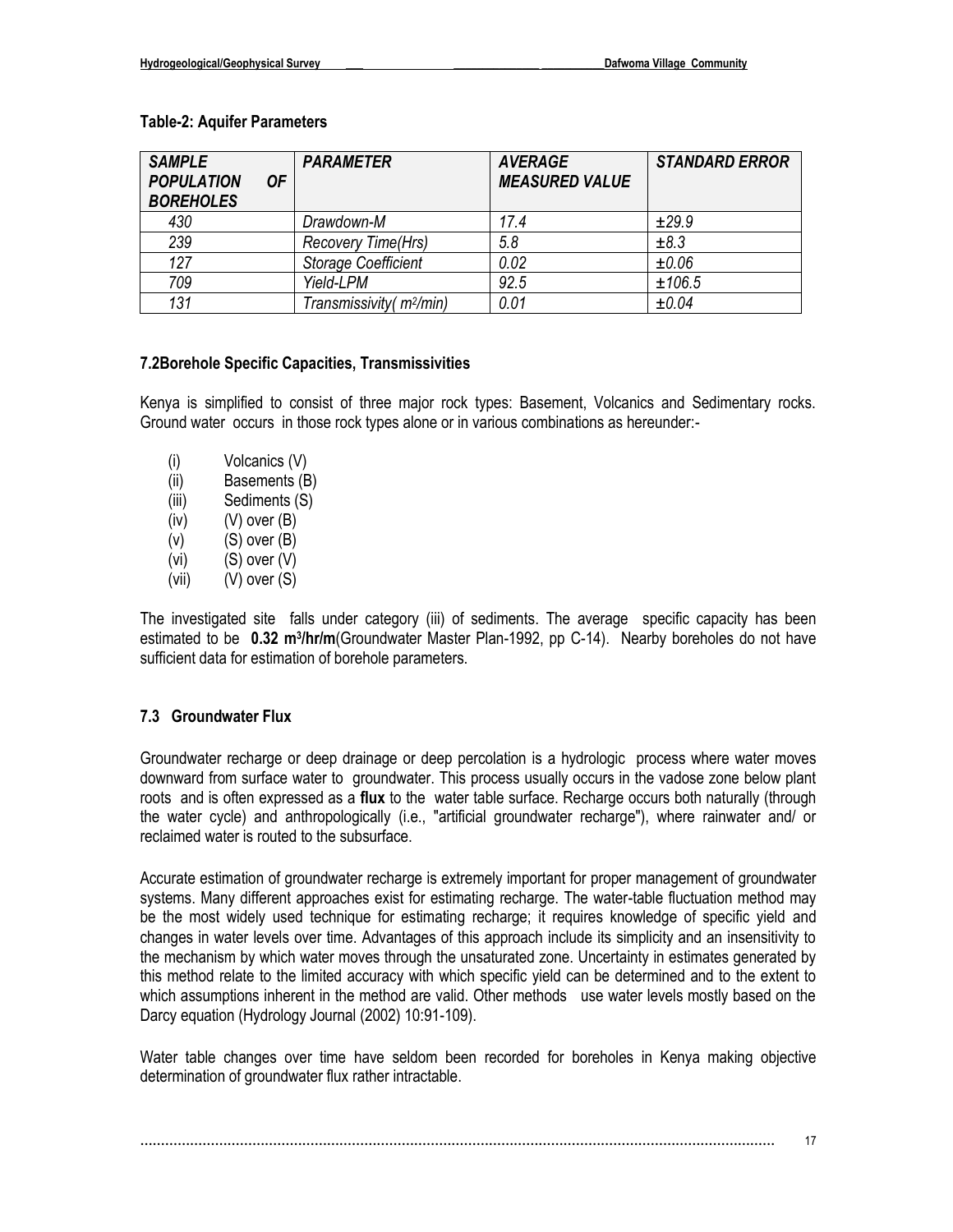#### **8. WATER QUALITY**

#### **8.1 GUIDELINES FOR IRRIGATION WATER QUALITY**

Water quality is expected to be good for irrigation. The following guidelines on **Table -3** should however be applied after quality analysis.

#### *Table 3: Irrigation water quality guidelines*

| No.              | <b>Irrigation Problem</b>                                                  | <b>Degree of Problem</b>      |                         |               |
|------------------|----------------------------------------------------------------------------|-------------------------------|-------------------------|---------------|
|                  |                                                                            | No Problem                    | Worsening               | <b>Severe</b> |
|                  |                                                                            |                               | Problem                 | Problem       |
| $\mathbf 1$      | Salinity (affects crop water availability) ECw<br>(Mhos/cm)                | < 0.75                        | $0.75 - 3.0$            | >3.0          |
| $\overline{2}$   | Permeability (Affects rate of infiltration into soil)<br>$(i)$ ECw (mS/cm) |                               |                         |               |
|                  | (ii) Adj. SAR (Sodium adsorption ratio):<br>-Mont. Clay                    | >0.5                          | $0.5 - 0.2$             | < 0.2         |
|                  | -Illite Clay                                                               | -6                            | $6-9$                   | >9            |
|                  | -Kaolinite Clay                                                            | 8<                            | $8 - 16$                | $>16$         |
|                  |                                                                            | <16                           | $16 - 24$               | $>24$         |
|                  |                                                                            |                               |                         |               |
| 3                | Specific ion toxicity (affects sensitive crops)                            |                               |                         |               |
|                  | -Na (Adj. SAR)                                                             |                               |                         |               |
|                  | -Chloride (meq/l)                                                          | $3$                           | $3-9$                   | >9            |
|                  | -Boron (mg/l)                                                              | $<$ 4                         | $4 - 10$                | >10           |
|                  |                                                                            | < 0.75                        | $0.75 - 2.0$            | >2            |
| $\overline{4}$ . | Miscellaneous effects (affects susceptible crops):                         |                               |                         |               |
|                  | $-NO_3$ (mg/l)<br>$-HCO3$ (meg/l) overhead sprinkling<br>-PH               | $<$ 5<br>< 1.5<br>$6.5 - 8.4$ | $5 - 30$<br>$1.5 - 8.5$ | >30<br>>8.5   |

#### **8.2 GUIDELINES FOR WATER QUALITY FOR DOMESTIC USE**

The water quality guideline values for water are those published by WHO. In the case of rural and community water supply, the WHO guideline values have to be often considered as long-term. Taking into account the local geographical, socio-economic , dietary and industrial conditions in the country , the following water quality parameters should be used to measure and assess the quality of water intended for water supply:

(1) Bacteriological aspects

(2) Chemical and physical aspects:-

- Turbidity
- Colour
- Taste & odour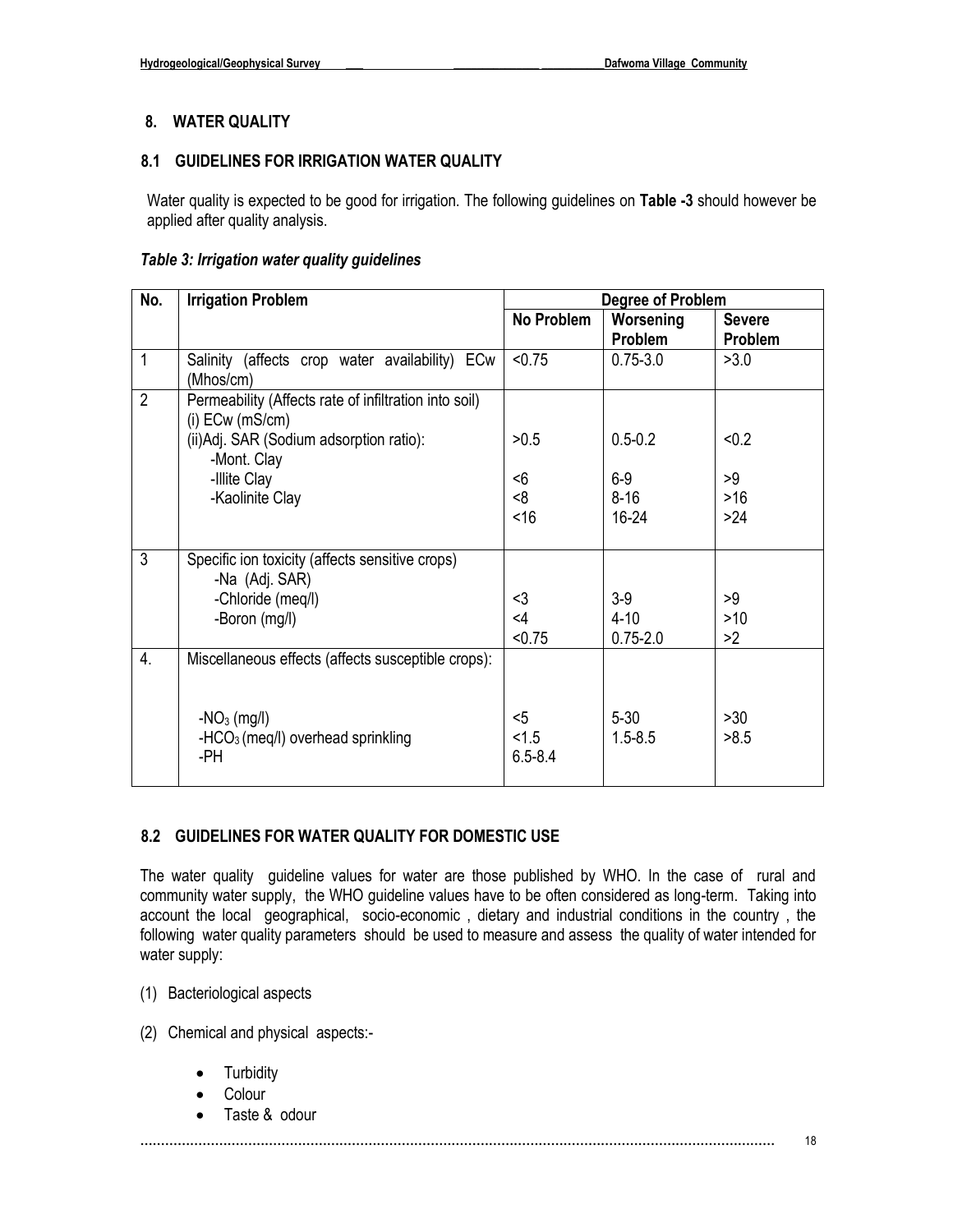- Electrical conductivity
- Fluoride
- Iron

The basic requirements of drinking water should be:-

- (1) Free from pathogens
- (2) Containing no compounds with an adverse acute or long term effect on human health.
- (3) Fairly clear ( low turbidity or little colour)
- (4) Non-corrosive and non-staining.

#### **8.2.1 Bacteriological Quality**

The bacteriological quality of water is absolutely essential and should be tested before the selection of any source and during the operation of the supply. The table below details the bacteriological guideline values for drinking water:-

| Colliform Count (No. per 100ml) | <b>Remarks</b>                                       |  |  |  |
|---------------------------------|------------------------------------------------------|--|--|--|
| $0 - 50$                        | Disinfection only                                    |  |  |  |
| 50-5000                         | Full treatment                                       |  |  |  |
| 5000-50000                      | Heavily polluted, requires extensive treatment       |  |  |  |
| >50000                          | pollution requiring special<br>treatment:<br>Extreme |  |  |  |
|                                 | unacceptable source unless no alternative exists.    |  |  |  |

**Table 4:-** Bacteriological Guideline values for drinking water

*(Source:- Groundwater Mastr Plan-1992; Design Manual for Water Supply in Kenya-1986)* 

When more than 40% of the colliforms are found to be of faecal group, then the water source should be considered to fall under the next higher category with respect to the treatment required.

#### **8.2.2 Chemical and Physical Quality.**

The table below summarizes some pertinent chemical and physical guidelines values for drinking water:

| Table 5: chemical and physical guidelines for drinking water |  |  |  |  |
|--------------------------------------------------------------|--|--|--|--|
|--------------------------------------------------------------|--|--|--|--|

| <b>Inorganic Constituents</b> |       | <b>Organic Constituents</b> |           | <b>Desirable Aesthetic quality</b> |                |
|-------------------------------|-------|-----------------------------|-----------|------------------------------------|----------------|
| Parameter                     | ppm   | Parameter                   | ppm       | Parameter                          | ppm            |
| Arsenic                       | 0.05  | Aldrin & diedrin            | 0.03      | Al                                 | 0.2            |
| Cd                            | 0.005 | Benzene                     | 10        | Cl                                 | 250            |
| Cr                            | 0.050 | Benzo-a-pyrine              | 0.01      | Color                              | <b>15(TCU)</b> |
| Cyanide                       | 0.1   | Carbon tetrachloride        | 3         | Cu                                 |                |
|                               | 1.5   | Chlordane                   | 0.3       | Fe                                 | 0.3            |
| F(Kenya)                      | 3     | Chlorobenzene               | $0.1 - 3$ | Mn                                 | 0.1            |
| Pb                            | 0.05  | Chlorophenols               | 0.1       | pH                                 | $6.5 - 8.5$    |
| Hg                            | 0.001 | Chloroforms                 | 30        | <b>TDS</b>                         | 1000-1500      |
| Se                            | 0.01  | 2,4 D                       | 100       | Turbidity                          | 5              |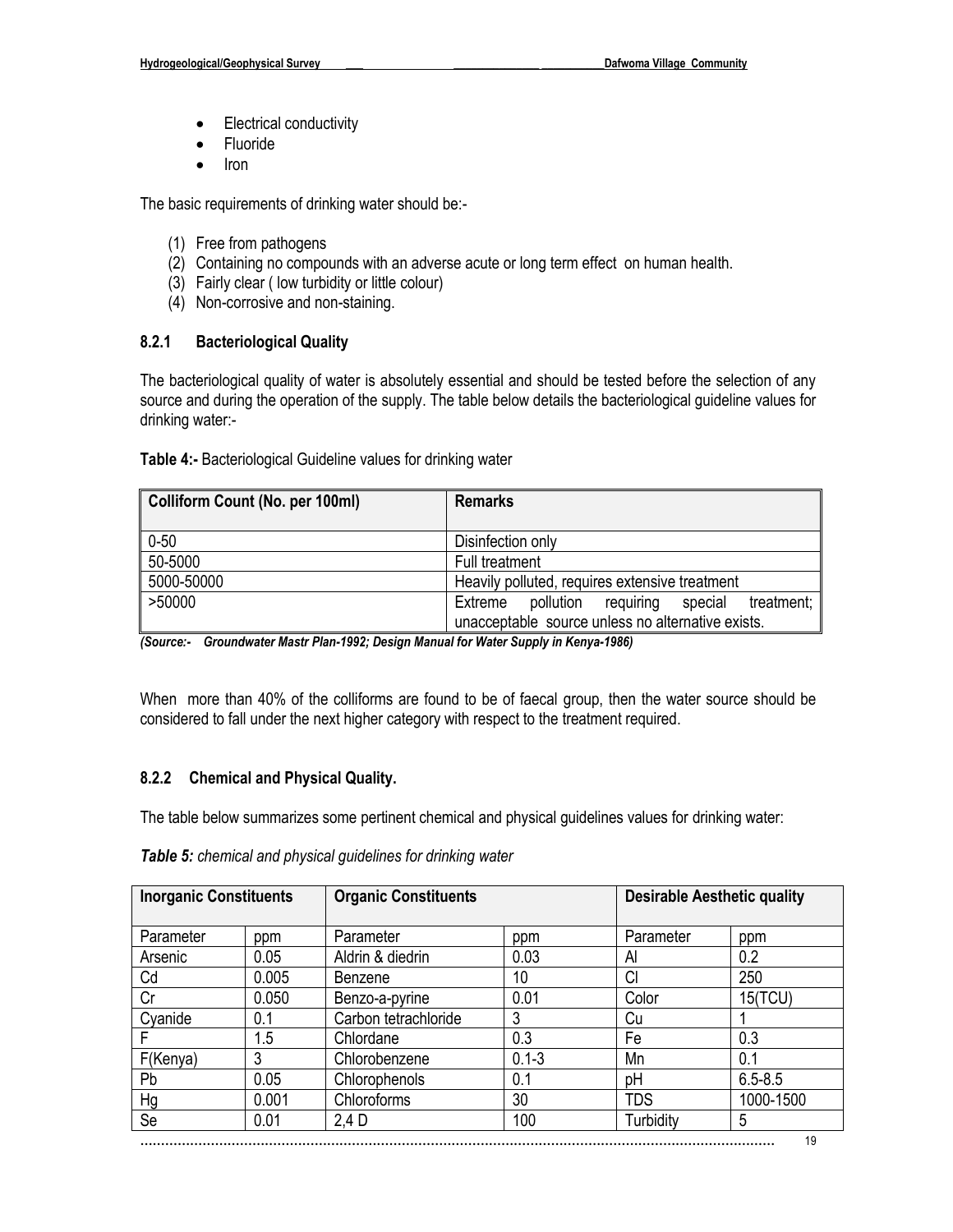| $-NO3$ | 10                           | <b>DDT</b>            |      | Zn              | 15          |
|--------|------------------------------|-----------------------|------|-----------------|-------------|
|        |                              | 1,2,Dichloroethane    | 10   | Hardness<br>(As | 200         |
|        |                              |                       |      | $CaCo3$ )       |             |
|        |                              | 1,2 Dichloroethylene  | 0.3  | Taste & odour   | 500         |
|        | Heptachlor & heptachlor      |                       | 0.1  | <b>HS</b>       | Inoffensive |
|        |                              | Epoxide               |      |                 |             |
|        | Hexachlorobenzene<br>Lindane |                       | 0.01 |                 |             |
|        |                              |                       | 3    |                 |             |
|        |                              | Methoxychlor          | 30   |                 |             |
|        |                              | Pentachlorophenol     | 10   |                 |             |
|        |                              | Tetrachloroethylene   | 10   |                 |             |
|        |                              | 2,4,6 Tirchlorophenol | 10   |                 |             |

*(Source:- Design Manual for Water Supply in Kenya-1986)* 

Groundwater quality for the area is classified as generally good. After resource development, water quality analysis is also mandatory to ascertain the level of the above parameters and appropriate advice given.

#### **9. IMPACT OF PROPOSED ACTIVITY**

The most important impact of the proposed activity once completed will be its effect on the groundwater regime of the locality. Tana alluvial aquifer has sufficient and sustainable recharge to sustain the microirrigation without affecting downstream users.

Borehole construction works should be guided by best practices in site management as laid down in the **FIDIC** to ensure environmental preservation. Drilling tailings, foam or any chemicals used should be properly disposed to avoid contamination of both ground and surface water sources. This can be achieved through supervision by a competent hydrogeologist.

#### **10. GROUNDWATER AVAILABILITY ASSESSMENT**

Data from neighbouringwells is used to give an assessment of groundwater availability in terms of quantity, quality and depth. Based on the yields nearby wells, there is sufficient groundwater reserve to satisfy the envisaged demand. A rigorous groundwater reserve analysis is beyond the scope of this assessment.

#### **11. FIELD WORK AND RESULTS**

Field work was carried out with the aim of:-

- (i) Carrying out an on-site examination and constructing a conceptual model which would form a baseline for more elaborate investigations in the study.
- (ii) Conducting geophysical investigations to determine geological layout and consequently the optimum depth of drilling to reach the potential water bearing formation where applicable.

Fieldwork was carried out in 5<sup>th</sup> August, 2020 using deep probe resistivity *model No. SSR-MP-AT.* During the survey two**VES's** were executed with **AB/2** spread of **80m**. This way, vertical changes in resistivity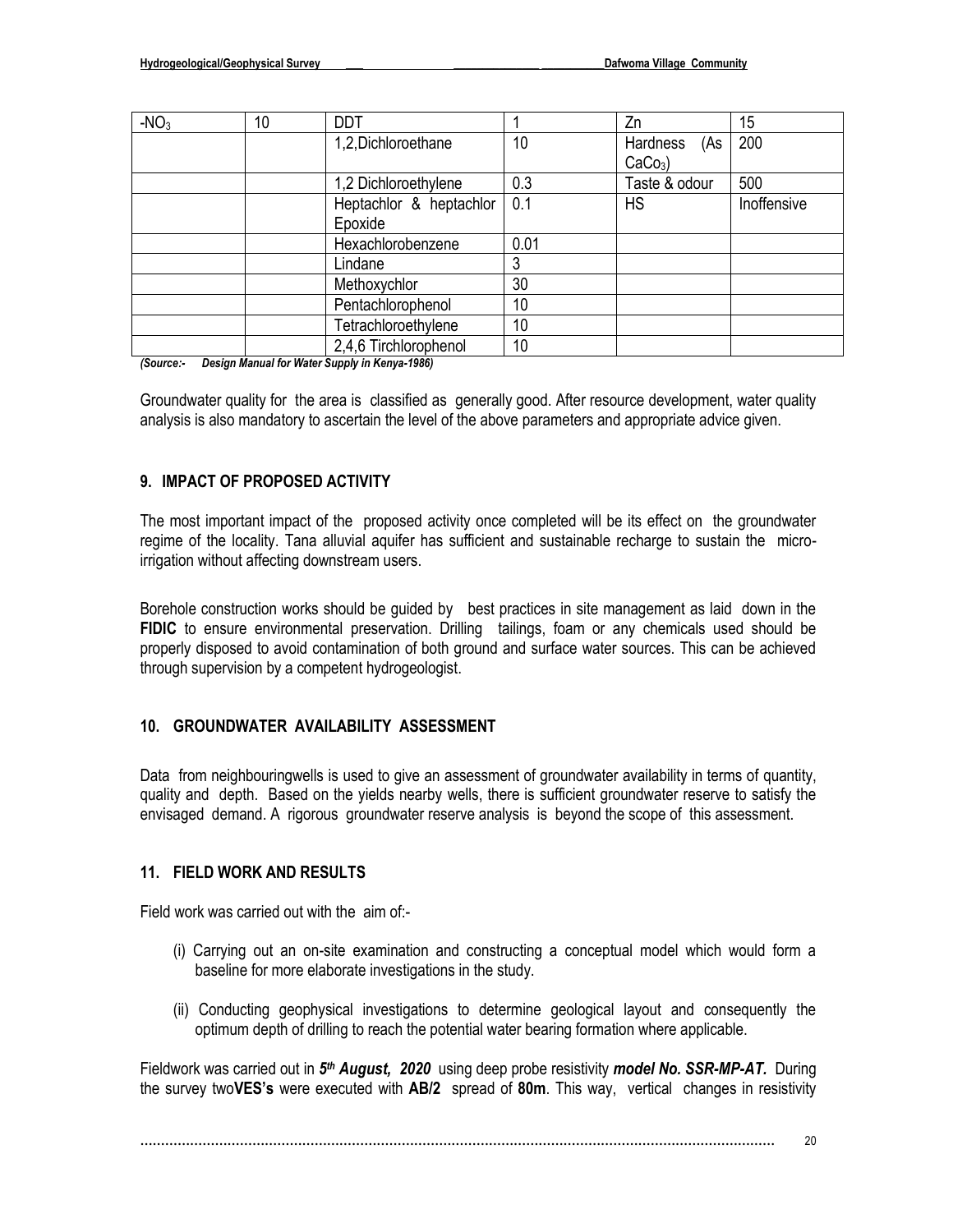were recorded and subjected to modeling analysis with a digital computer using **IPI2Win (Lite)** hydrogeology software.

#### **Data summary:**

## **VES-1**

|                                         | <u>MN</u>                            | <u>Ro_a</u> |
|-----------------------------------------|--------------------------------------|-------------|
| $\frac{\text{AB/2}}{1.6}$               | 0                                    | 40.1        |
| $\begin{array}{c} 2 \\ 2.5 \end{array}$ | $\mathbf{0}$                         | 28          |
|                                         | $\mathbf{0}$                         | 11.2        |
| 3.2                                     | $\overline{0}$                       | 13.3        |
| 4                                       | 000                                  | 12.3        |
| 5                                       |                                      | 12.6        |
| 6.3                                     |                                      | 14          |
| 8                                       | 0                                    | 14          |
| 10                                      | $\overline{0}$                       | 14          |
| 13                                      | $\overline{0}$                       | 13.9        |
| 16                                      | $\begin{matrix} 0 \\ 0 \end{matrix}$ | 13.4        |
| 20                                      |                                      | 13.4        |
| 20                                      | 0                                    | 20          |
| 25                                      | $\bar{0}$                            | 17.3        |
| 32                                      | $\overline{0}$                       | 15.7        |
| 40                                      | $0\atop 0$                           | 11.9        |
| 40                                      |                                      | 13.1        |
| 50                                      | $\overline{0}$                       | 10.2        |
| 63                                      | $\bar{0}$                            | 8.5         |
| 80                                      | $\overline{0}$                       | 0           |
|                                         |                                      |             |
|                                         |                                      |             |
|                                         |                                      |             |
|                                         |                                      |             |
|                                         |                                      |             |
|                                         |                                      |             |
|                                         |                                      |             |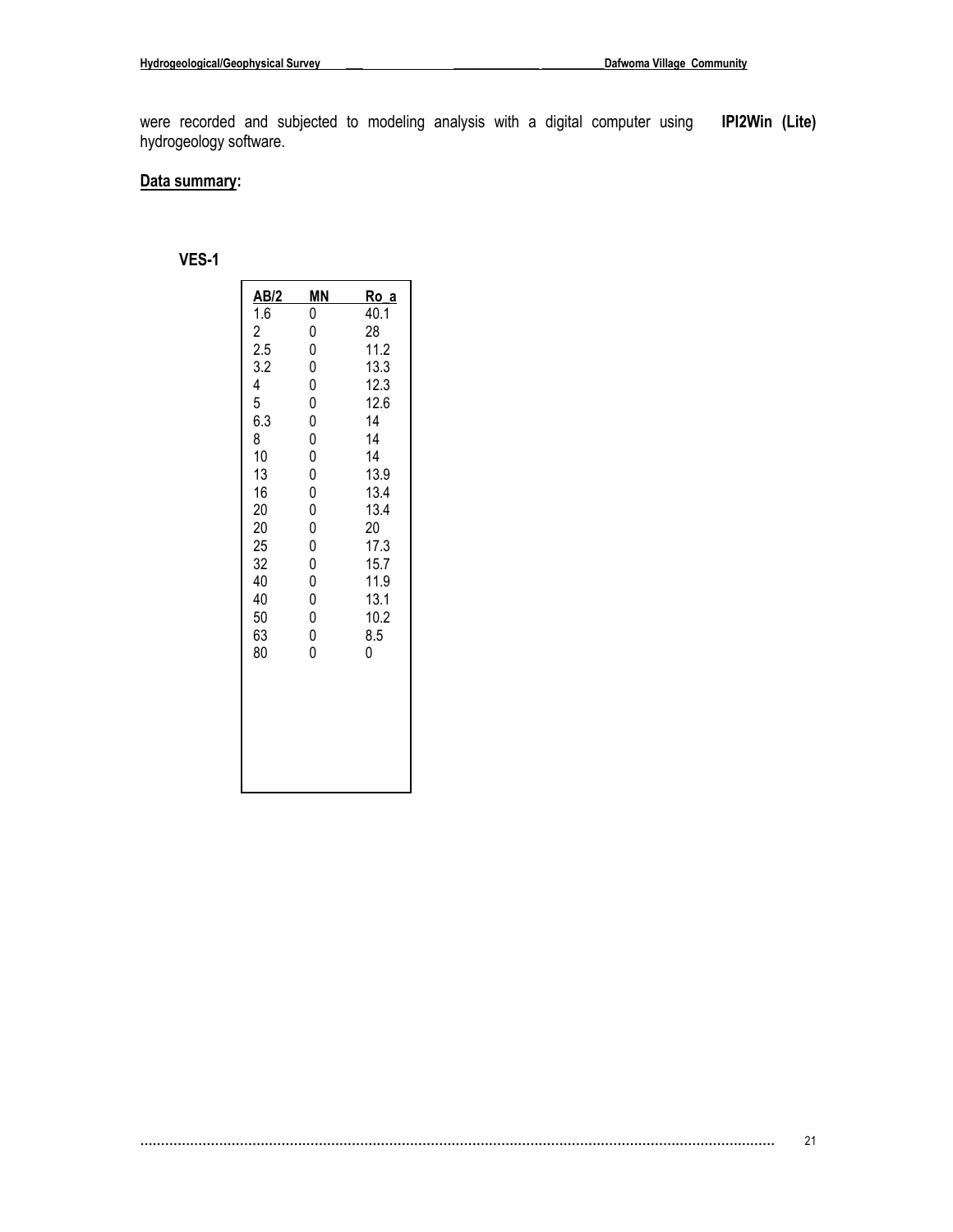## **DATA ANALYSIS AND INTERPRETATION**

**Fig-3: Geo-electric ModelVES-1**



| N            | ρ     | h     | d   | Alt              | Approx.           | True                          | Geological inference | <b>Prospects</b> |
|--------------|-------|-------|-----|------------------|-------------------|-------------------------------|----------------------|------------------|
| 1            | 118   | 0.8   | 0.8 | $-0.8$           | Depth<br>(m)      | <b>Resistivity</b><br>(ohm-m) |                      |                  |
| $\mathbf{2}$ | 0.967 | 0.109 |     | $0.909 - 0.9093$ | 0.8               | 118                           | Top soils            | Dry              |
| 3            | 29.7  | 12.1  | 13  | $-13$            | $\mathbf{1}$      | $\mathbf{1}$                  | Clayey silt          | Moist            |
| 4            | 6.19  |       |     |                  | 13                | 30                            | Sands and gravels    | Aquiferous       |
|              |       |       |     |                  | >13               | 6                             | Sands                | Aquiferous       |
|              |       |       |     |                  | *****             |                               | *******              | *******          |
|              |       |       |     |                  |                   |                               |                      |                  |
|              |       |       |     |                  |                   |                               |                      |                  |
|              |       |       |     |                  |                   |                               |                      |                  |
|              |       |       |     |                  |                   |                               |                      |                  |
|              |       |       |     |                  |                   |                               |                      |                  |
|              |       |       |     |                  |                   |                               |                      |                  |
|              |       |       |     |                  |                   |                               |                      |                  |
|              |       |       |     |                  |                   |                               |                      |                  |
|              |       |       |     |                  |                   |                               |                      |                  |
|              |       |       |     |                  | R.M.S. Error=7.8% |                               |                      |                  |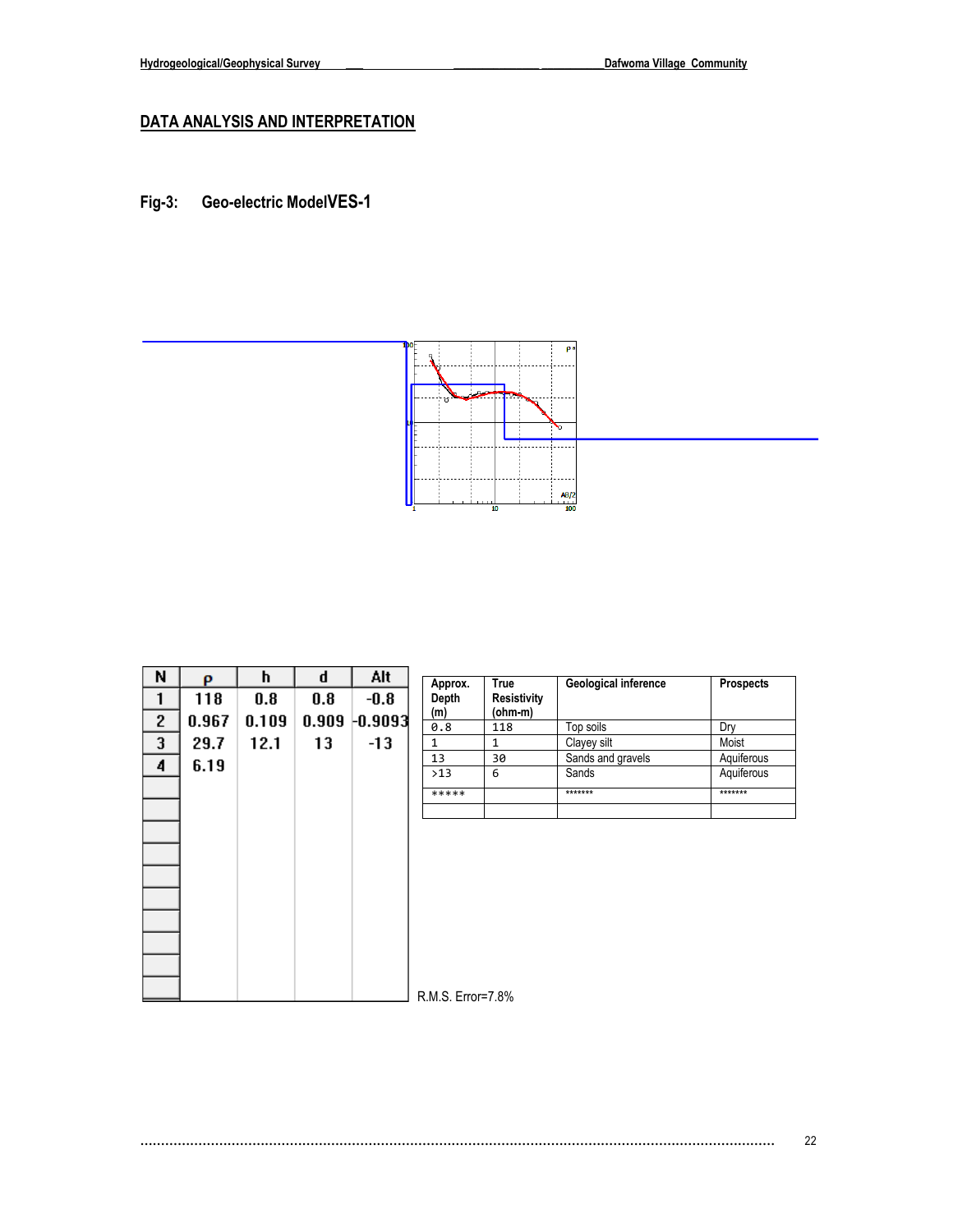#### **12. CONCLUSIONS AND RECOMMENDATIONS**

#### **12.1 Conclusions**

- − The study concludes that on the basis of geological and hydrogeological evidence, the prospects for sufficient groundwater for irrigation purposes are good. The most productive aquifer has been identified to be alluvial sands and gravels
- − The aquifers in the study area are adequately replenished from Tana alluvial flat at several orders larger than the imposed abstraction, thereby ensuring a reliable long-term water supply.
- − Groundwater quality in the area is good for both irrigation and human consumption.

#### **12.2 Recommendations**

In view of the above it is recommended that:

 $\triangleright$  An borehole be drilled as summarized on the table hereunder:-

| Grid Reference of<br>point to be drilled<br>VES-1 | <b>Diameter</b><br>(mm) | <b>Elevation</b><br>(amsl) | Minimum<br>Recommended<br>Depth (m) | Maximum<br>Recommended<br>Depth (m) | Amount to be<br>abstracted<br>(m <sup>3</sup> /day) |
|---------------------------------------------------|-------------------------|----------------------------|-------------------------------------|-------------------------------------|-----------------------------------------------------|
| 611097E,<br>9855337S                              | 317.5<br>(8'')          | 76                         | 30                                  | 50                                  | 200                                                 |

- $\triangleright$  The borehole must be installed with a Water Meter and an Airline/piezometer to monitor groundwater abstraction and to facilitate regular measurements of the static water level in the borehole.
- $\triangleright$  Upon drilling completion, a 2-litre water sample from the borehole should be collected for reference to the WRMA Testing Laboratory, or any other competent Water Testing Authority for a full physical, chemical and bacteriological analysis before the water is put to any use.
- ➢ A copy of the water analysis report must be sent to the WRA Regional Office for record.
- $\triangleright$  A drilling permit has to be acquired from WRMA Regional Office

In Appendix 1, additional recommendations on the construction and completion of a borehole are given.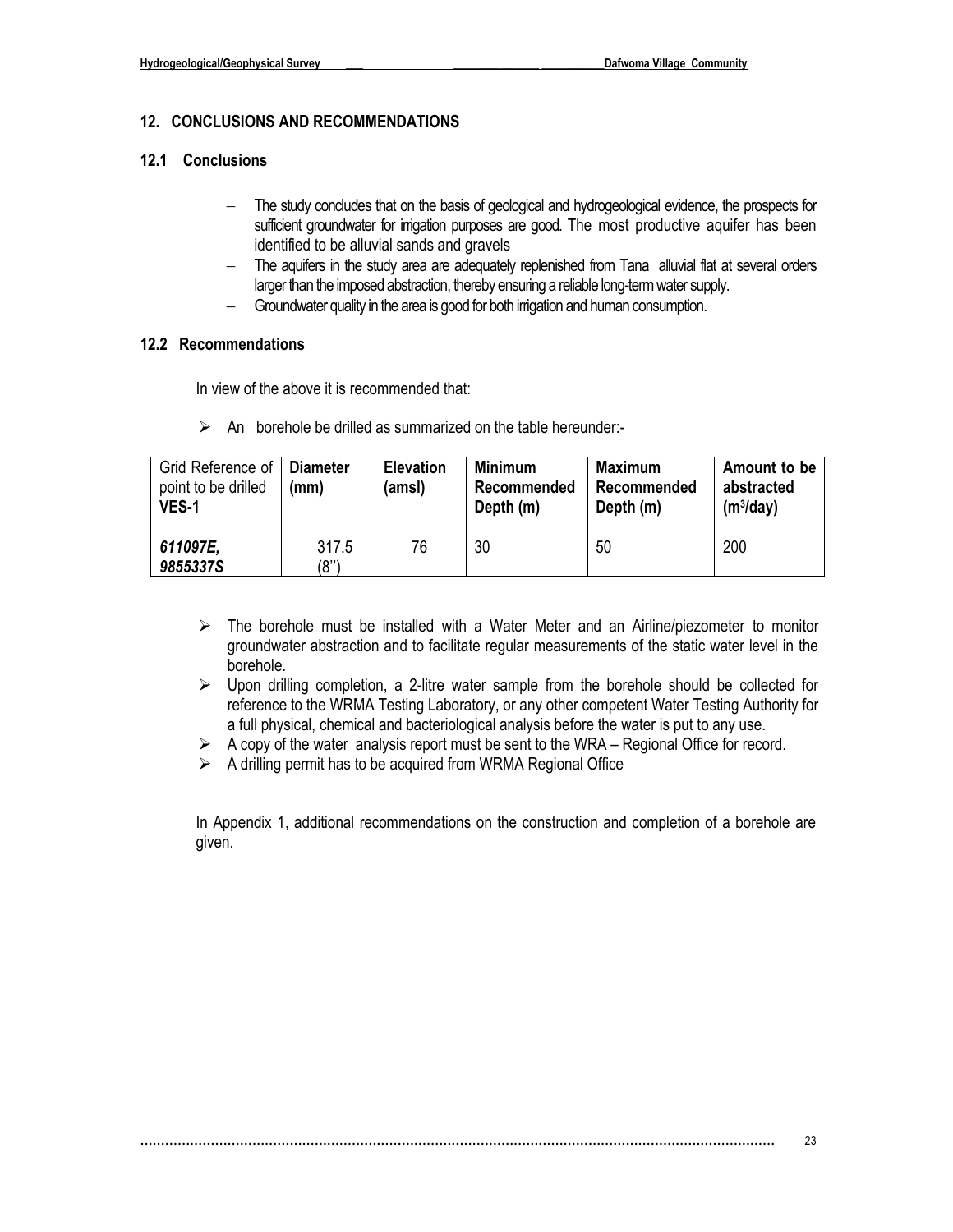#### **REFERENCES**

#### **GREENBAUM, D. 1985.**

Review of remote sensing applications to groundwater exploration in basement and rigolith. British Geological Survey, Nottingham, UK, pp. 36.

#### **MAC FARLANE , M.J. 1985.**

The weathering profile above crystalline basement rocks under tropical weathering conditions and in the context of hydrogeology. Department of Microbiology , Reading University, UK, pp. 152.

#### **SNOW, D.T. 1968.**

Hydraulic character of Fractured Metamorphic Rocks of Front Range (Colorado) and Implications to the Rocky Mountain Arsenal Well. Quart. Color. Sch. Of Mines. Vol. 63 (1) , pp 167-199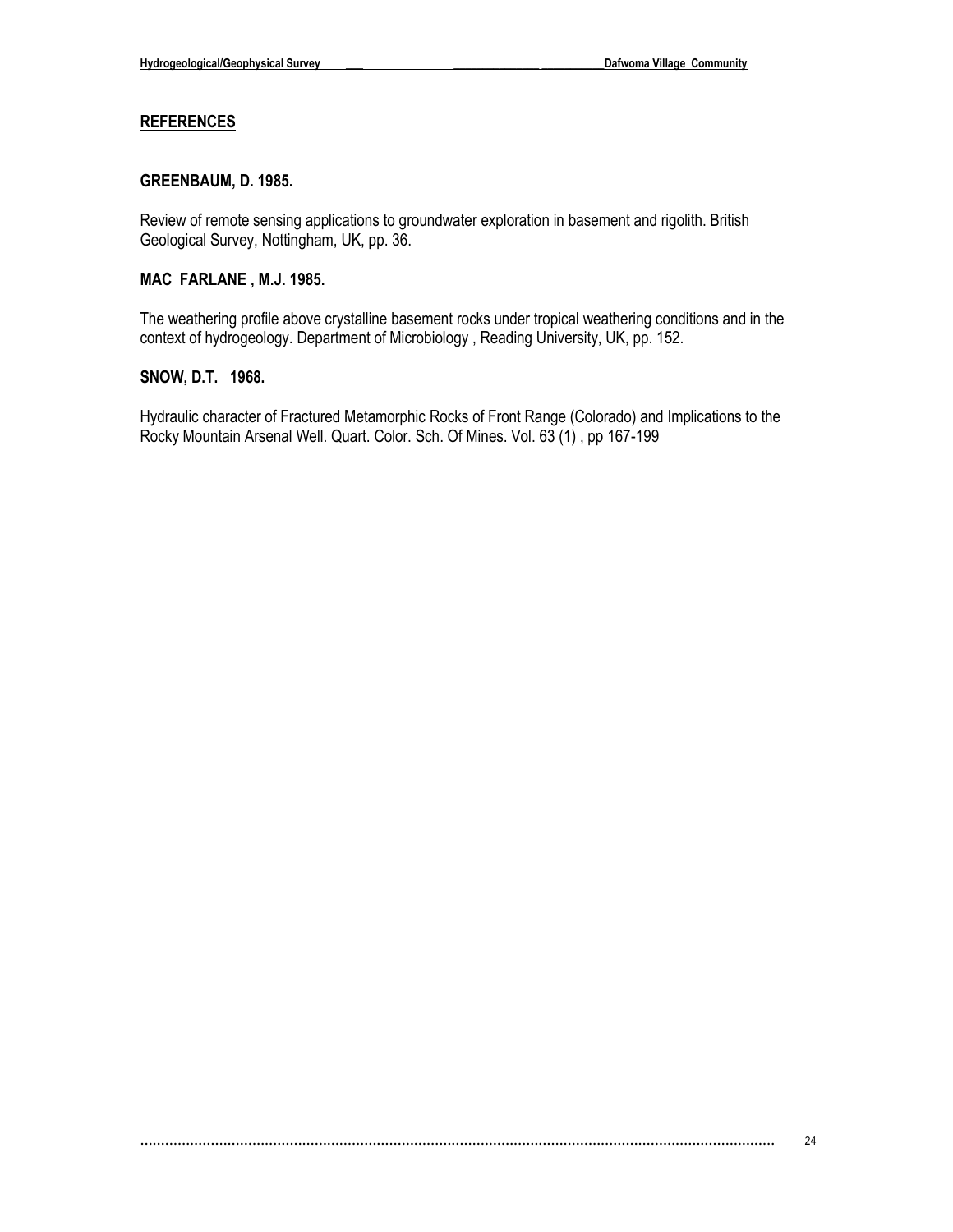## **Appendix:**

- Borehole Drilling and Construction
- Copy of Topo-map showing location of proposed borehole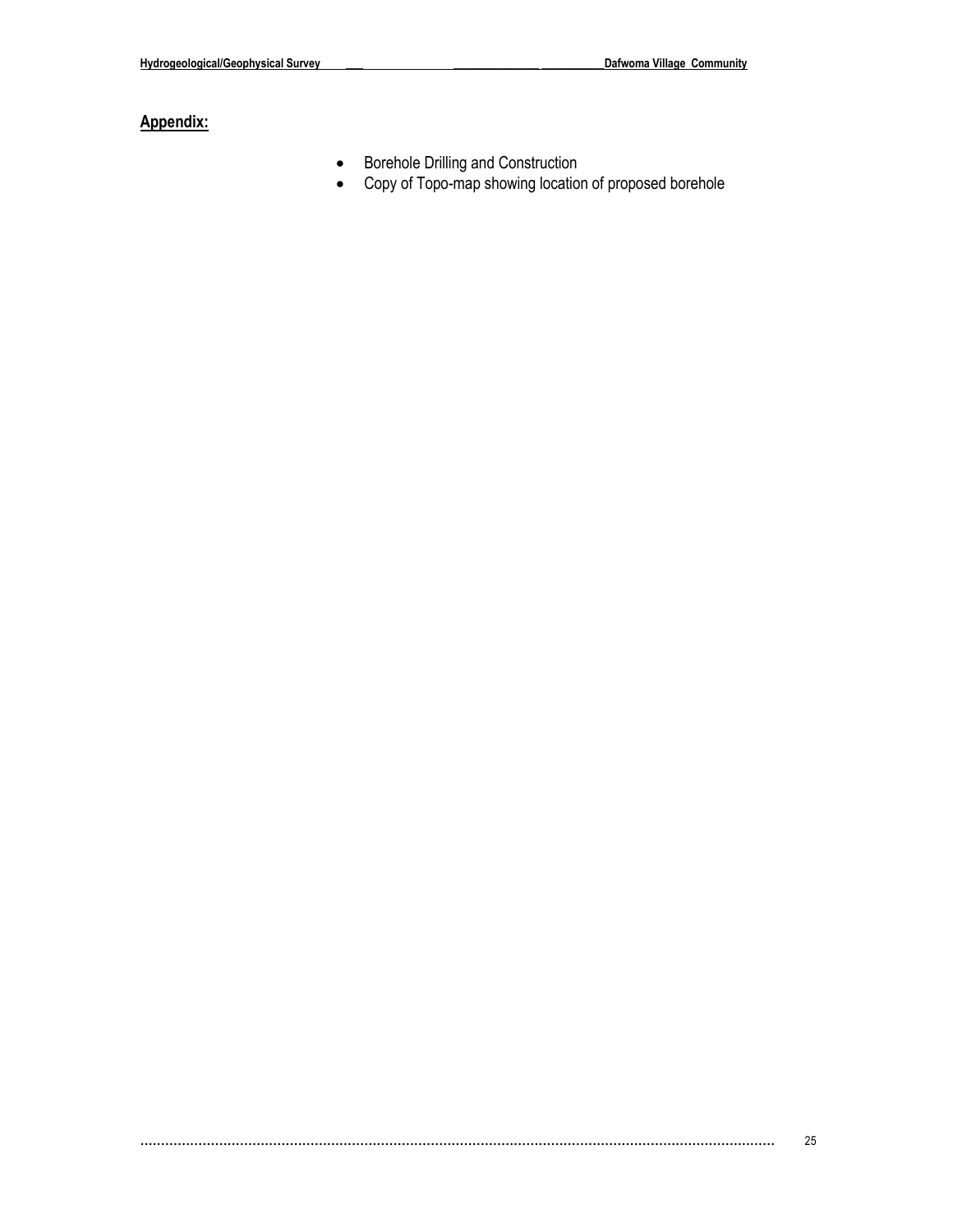#### **Borehole Drilling and Construction**

#### **Drilling Technique**

Drilling should be carried out with an appropriate tool preferably a rotary drilling machine. Mud drilling is recommended. Geological rock samples should be collected at 2 meter intervals. Struck and rest water levels and if possible, estimates of the yield of individual aquifers encountered, should also be noted.

#### **Well Design**

The design of the well should ensure that screens are placed against the optimum aquifer zones. An experienced hydrogeologist should make the final design.

#### **Casing and Screens**

The well should be cased and screened with good quality material. Owing to the depth of the borehole, it is recommended to use steel casings and screens of high open surface area.

We strongly advise against the use of torch-cut steel well casing as screen. In general, its use will reduce well efficiency (which leads to lower yield), increase pumping costs through greater drawdown, increase maintenance costs, and eventually reduction of the potential effective life of the well.

#### **Gravel Pack**

The use of a gravel-pack is recommended within the aquifer zone, because the aquifer could contain sands or silts which are finer than the screen slot size. An 8" diameter borehole screened at 6" will leave an annular space of approximately 1", which should be sufficient. Should the slot size chosen be too large, the well will pump sand, thus damaging the pumping plant, and leading to gradual `siltation' of the well. The slot size should be in the order of 1.5 mm. The grain size of the gravel pack should be an average 2 - 4 mm.

#### **Well Construction**

Once the design has been agreed, construction can proceed. In installing screen and casing, centralizers at 6 meter intervals should be used to ensure centrality within the borehole. This is particularly important for correct insertion of artificial gravel pack all around the screen. After installation, gravel packed sections should be sealed off top and bottom with clay (2 m).

The remaining annular space should be backfilled with an inert material, and the top five meters grouted with cement to ensure that no surface water at the wellhead can enter the well bore and cause contamination.

#### **Well Development**

Once screen, pack, seals and backfill have been installed, the well should be developed. Development aims at repairing the damage done to the aquifer during the course of drilling by removing clays and other additives from the borehole walls. Secondly, it alters the physical characteristics of the aquifer around the screen and removes fine particles.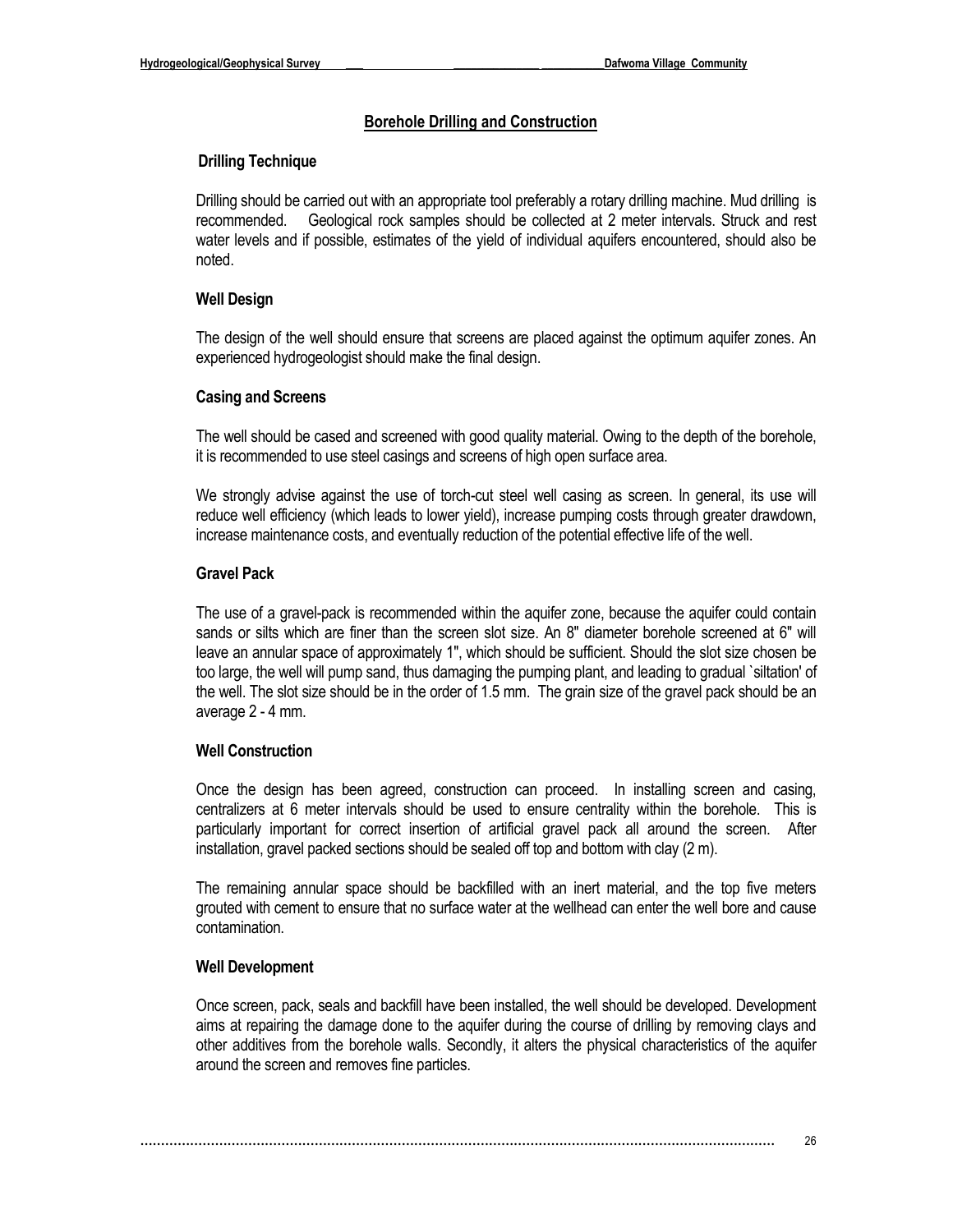We do not advocate the use of over pumping as a means of development since it only increases permeability in zones, which are already permeable. Instead, we would recommend the use of air or water jetting, or the use of the mechanical plunger, which physically agitates the gravel pack and adjacent aquifer material. This is an extremely efficient method of developing and cleaning wells.

Well development is an expensive element in the completion of a well, but is usually justified in longer well-life, greater efficiencies, lower operational and maintenance costs and a more constant yield. Within this frame the pump should be installed at least 2 m above the screen, certainly not at the same depth as the screen.

#### **Well Testing**

After development and preliminary tests, a long duration well test should be carried out. Well tests have to be carried out on all newly completed wells, because apart from giving an indication of the quality of drilling, design and development, it also yields information on aquifer parameters, which are vital to the hydrogeologist.

A well test consists of pumping a well from a measured start level (Water Rest Level -(WRL) at a known or measured yield, and simultaneously recording the discharge rate and the resulting drawdown as a function of time. Once a dynamic water level (DWL) is reached, the rate of inflow to the well equals the rate of pumping. Usually the rate of pumping is increased stepwise during the test each time equilibrium has been reached (Step Drawdown Test). Towards the end of the test a water sample of 2 liters should be collected for chemical analysis.

The duration of the test should be 24 hours, followed by a recovery test for a further 24 hours, or alternatively until the initial WRL has been reached (during which the rate of recovery to WRL is recorded). The results of the test will enable a hydrogeologist to calculate the optimum pumping rate, the pump installation depth, and the drawdown for a given discharge rate.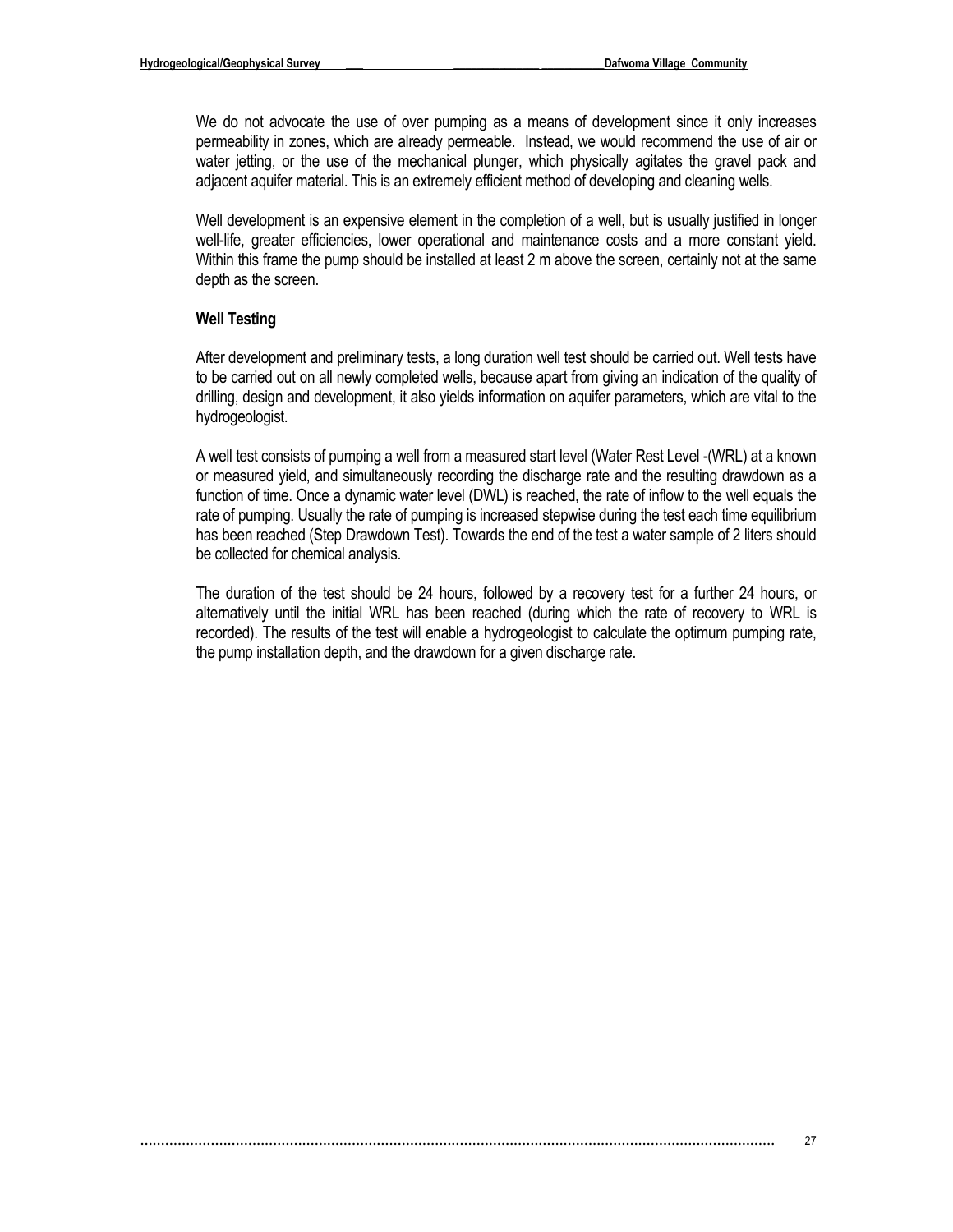## **STANDARD BOREHOLE DESIGN**